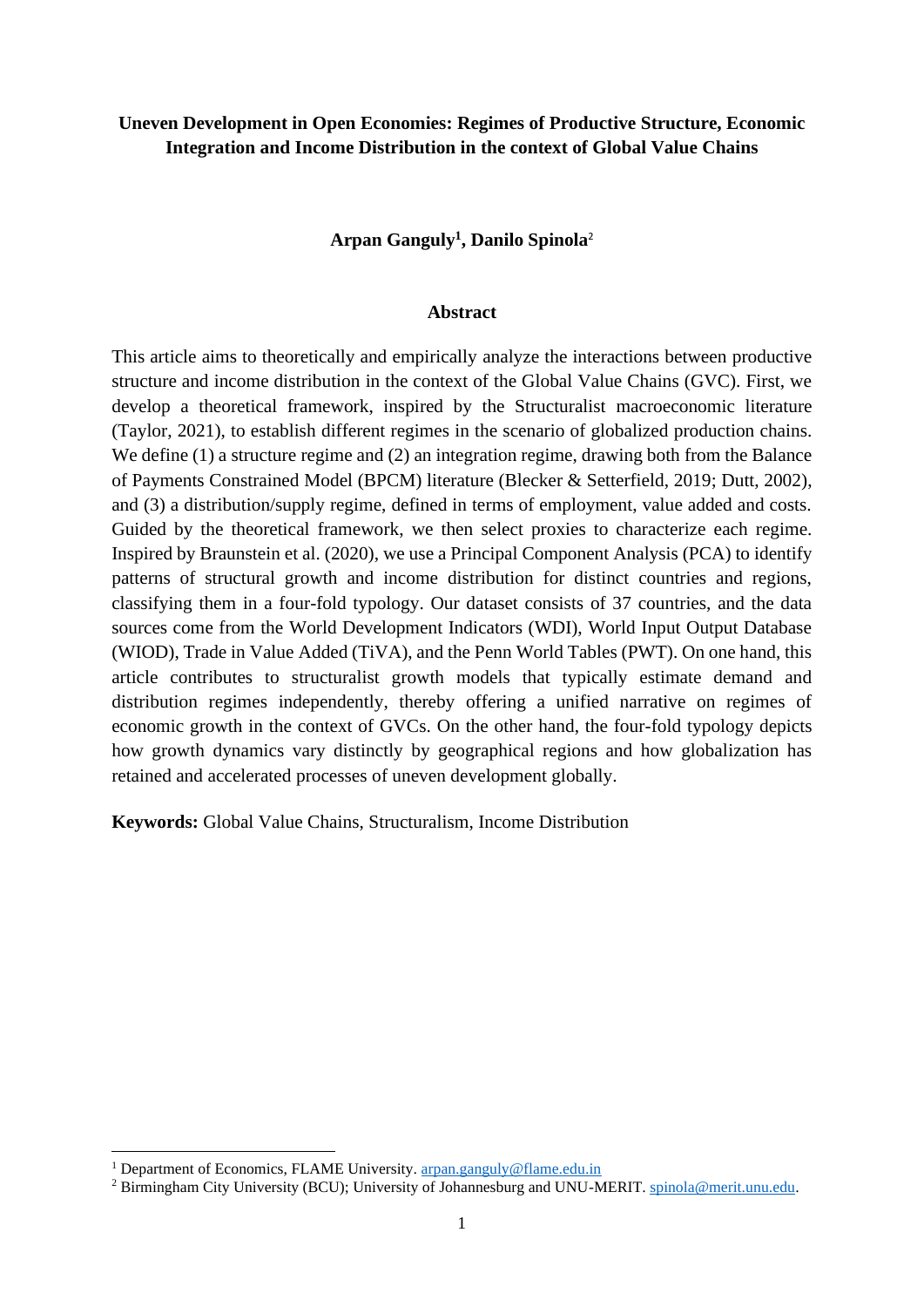## **1. Introduction**

In the classical structuralist tradition, the role of the productive structure is a central element to define the position of a country in the international division of labor (Prebish, 1962). The literature that has developed from this tradition (Taylor, 2021; Missio et al, 2015; Porcile & Yajima, 2021) focused on the concept of center-periphery, in which countries with different institutional conditions lead to divergent economic behavior. That heterogeneity, caused by distinct structural conditions, leads to an increase in the gap between the developed and the developing world, a source of uneven development. Using north-south models, a number of structuralist contributions discussed the problem of uneven development in terms of (I) priceeffects, through a decline in the terms of trade of the periphery (Prebish-Singer hypothesis), and (II) income-effects, through growth constraints, with the Balance of Payments constrained model (Thirlwall, 1979; Thirlwall & Hussain, 1982; Dutt, 2002; Blecker & Setterfield, 2019). For the above traditions, the conditions of the productive structure play a central role in defining the economic possibilities (Cimoli & Porcile, 2014).

In order to understand the conditions of the productive structure in the contemporary context, though, we should also focus on the changes that have occurred in the global pattern of the production process. The characteristics of global production, since the 1980s, has gone through major changes in terms of the global integration of the productive structure. The verticalized large firm discussed by Chandler (1990) declined, giving rise to a new modularized pattern (Sturgeon, 2002), in which production chains were disintegrated and outsourced around the world which gave rise to the literature on the Global Value Chains (GVCs) (Gereffi et al, 2005). There is a large literature discussing the global reallocation of production. Many authors have championed GVCs in terms of a window of opportunity for economic development (Sturgeon & Kawakami, 2010), as countries in South and East Asia, have managed to benefit during this period. However, the effect has been quite uneven between different regions of the globe. Despite some notable exceptions (Andreoni & Tregenna, 2021; Blair & Werner, 2015; Smichowski et al, 2020) there is a gap in the literature in terms of observing the effect of GVC integration in the structuralist debate of uneven development, which is the first gap we would like to address with our paper. There has been a recent surge in the classical debate in the structuralist literature (Cimoli & Porcile, 2014). However, there has been few conciliations with the topic of global production chains. To address this, we propose the development of two growth regimes, (1) a structure regime, focused on quantity adjustments, and (2) an integration regime, focused on price-adjustments related to changes in the integration pattern of the economy.

Furthermore, another research gap that we would like to address in our paper focuses on linking the discussion of income distribution with the BPCM literature. The classical BPCM literature assumes that wages track productivity, such that wages and profits have a stable ratio. What we observe, however, is that, as growth can take different patterns of inclusiveness (Ranieri & Ramos, 2003), that will differently affect the conditions of the balance of payments (Ribeiro et al, 2016). It is possible to grow with income concentration (see the literature on conservative modernization) or with a more inclusive and balanced relationship between labor and capital. In order to address this gap, and link it to the GVC integration discussion, we model income distribution using a Leontief production function with imported intermediary goods (Cimoli et al, 2016; Ribeiro et al, 2016).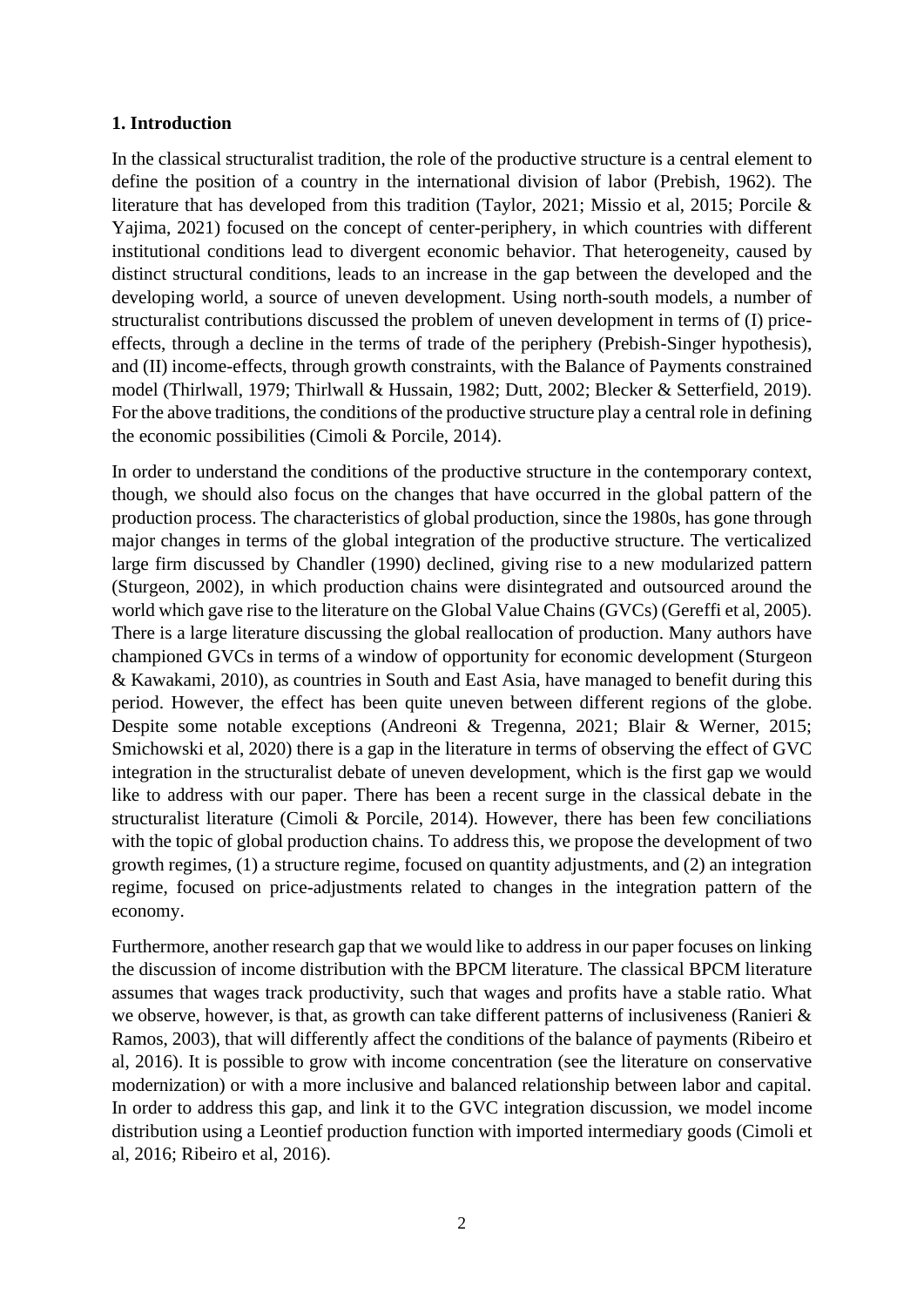Finally, we empirically relate this theoretically constructed distribution regime with the conditions of the economic structure and the two other regimes using a Principal Component Analysis (PCA), inspired by Braunstein et al. (2020). We observe the bilateral effects between structure, integration and distribution for a pool of developed and emerging economies – classifying them into distinct groups in terms of their different regime characteristics.

In the rest of this paper, Section 2 presents the theoretical framework while Section 3 presents our empirical strategy. We then discuss the data and results in Section 4, followed by the conclusion in Section 5.

### **2. Theoretical Framework**

### **2.1. Growth rate compatible with balance of payments: Structure and Integration**

In this section, we explain the basic characteristics of our theoretical model, inspired by the Balance of Payments Constrained Model (BPCM) (Thirlwall, 1979; Thirlwall & Hussain, 1982), in order to understand the growing role of GVC integration on the economic possibilities of a country, as well as its impact on income distribution. The BPCM is a model in which growth is constrained by the conditions of the balance of payments. The BPCM framework allows us to link demand and supply constraints for the development of the economic system (Porcile & Yajima, 2021). Demand operates as exports, imports and financial flows play a central role in defining growth possibilities. Supply mechanisms work as the economic structure defines the elasticities in which the external conditions affect the domestic possibilities.

We highlight the characteristics of Supply from the BPCM by dividing it into two components: (1) the Structural component, which is related to the degree of diversification and technological change in the economic system, captured by the income elasticity of demand for exports and imports (Cimoli & Porcile, 2011, 2014); and (2) the Integration component, which focuses on the strength of the integration of an economy in global value chains, captured by the priceelasticity of demand for exports and imports (Ahmed et al, 2017; Zhao et al, 2020).

Countries, especially developing ones, are constantly constrained by their balance of payments (Jayme, 2020; Blecker, 2021), being a central element of concern in the search for a stable development process. We start our model from this view on the permanent role of external constraints limiting (and defining) growth possibilities, drawing from the literature on the BPCM (Thirlwall, 1979). The BPCM has also been known in the literature as the 45-degree rule by Krugman (1989), but with a supply determination. From the explicit definition of the exports and imports, we can model the BPCM from the explicit functional forms. Domestic exports  $(X)$  and imports  $(M)$  are affected by price-effects (real exchange rate fluctuation) and quantity effects (total output produced by foreign and domestic economies). From Dutt (2002) and Spinola (2020), we model them in the following way:

$$
X = \theta_X q^{\nu} (Y_f)^{\varepsilon} \tag{1}
$$

$$
M = \theta_M \left(\frac{1}{q}\right)^{\mu} Y^{\pi} \tag{2}
$$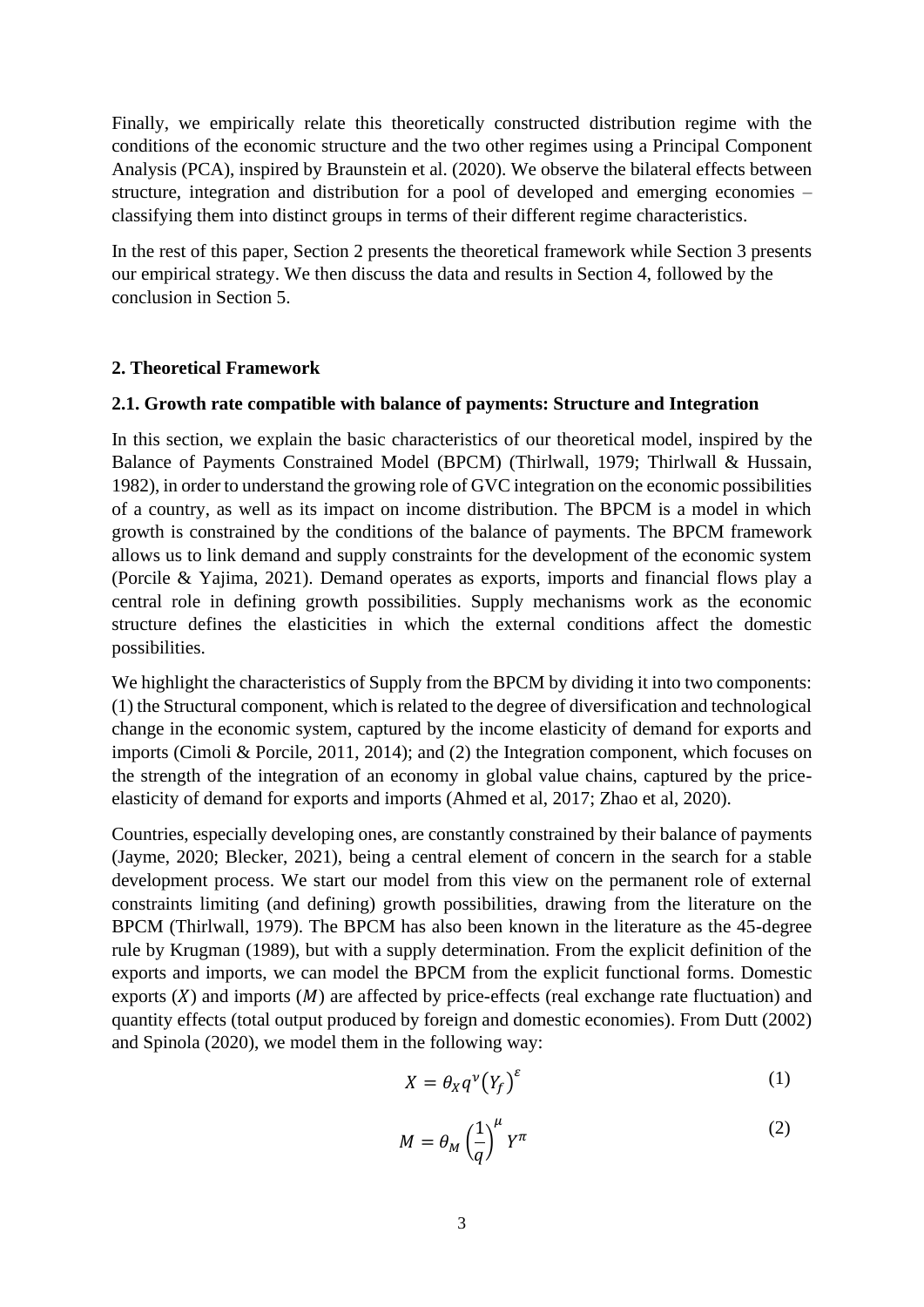In which q represents the Real Exchange Rate ( $RER$ ),  $\varepsilon$  is the income elasticity of demand for exports;  $\pi$  is the Income elasticity of demand for imports;  $\nu$  is the Price elasticity demand for exports;  $\mu$  the price elasticity of demand for imports;  $Y_f$  is the foreign output or demand and Y represents domestic demand.  $\theta_X$  and  $\theta_M$  are constants.

In terms of growth rates, after log deriving equations (1) and (2) we have, respectively:

$$
\hat{X} = \nu \hat{q} + \varepsilon \widehat{Y}_f \tag{3}
$$

$$
\widehat{M} = -\mu \widehat{q} + \pi \widehat{Y} \tag{4}
$$

The equilibrium condition for the external sector is one in which both exports (in domestic prices), and net financial flows match the value of total imports, such that balance of payments does not lead to a secular accumulation of surplus or deficit.

$$
PX + F = M \tag{5}
$$

Replacing this relationship in terms of growth rates (Dutt, 2002), and stating that the rate of growth of the economy compatible with stability in the external sector is given by  $\widehat{Y^{BP}} = \widehat{Y}$ , then solving for domestic growth (in the short run) we have:

$$
\widehat{Y^{BP}} = (1/\pi)\{(1-\mu-\nu)\widehat{q} + [1 - (F/M)]\varepsilon \widehat{Y_f} + (F/X_N)[\widehat{F} - (1-\nu)\widehat{P}]\} \tag{6}
$$

There is a strand of literature that strongly supports the idea that the balance of payments crisis is the origin of development traps in emerging economies. This literature highlights both the long-run and the short-run constraints (see Ocampo, 2016) with the idea of Balance-of-Payments dominance. We will draw from this idea, and focus on the role of growth constraints not only in the long-run, but also the short-run.

For the original model, in the long-run of the BPCM, the authors disregard the long-run impact of price-effects, which results in assuming that  $\hat{F} = 0$  and  $\hat{q} = 0$ . This assumption leads to what is well known in the literature as the Thirlwall law (Blecker, 2021), or the Krugman 45 degree rule:

$$
\widehat{Y^{BP}} = \frac{\varepsilon}{\pi} \widehat{Y}_f \tag{7}
$$

For the short-run, however, we have the effects of the exchange-rate dynamics and financial flows affect growth rates. There may emerge hysteresis effects on these dynamics (as those might affect the structure of the economy, and, subsequently the income elasticities of demand ( $\varepsilon$  and  $\pi$ ). There is a debate on the hysteresis effects in Porcile et al (2021), which highlight the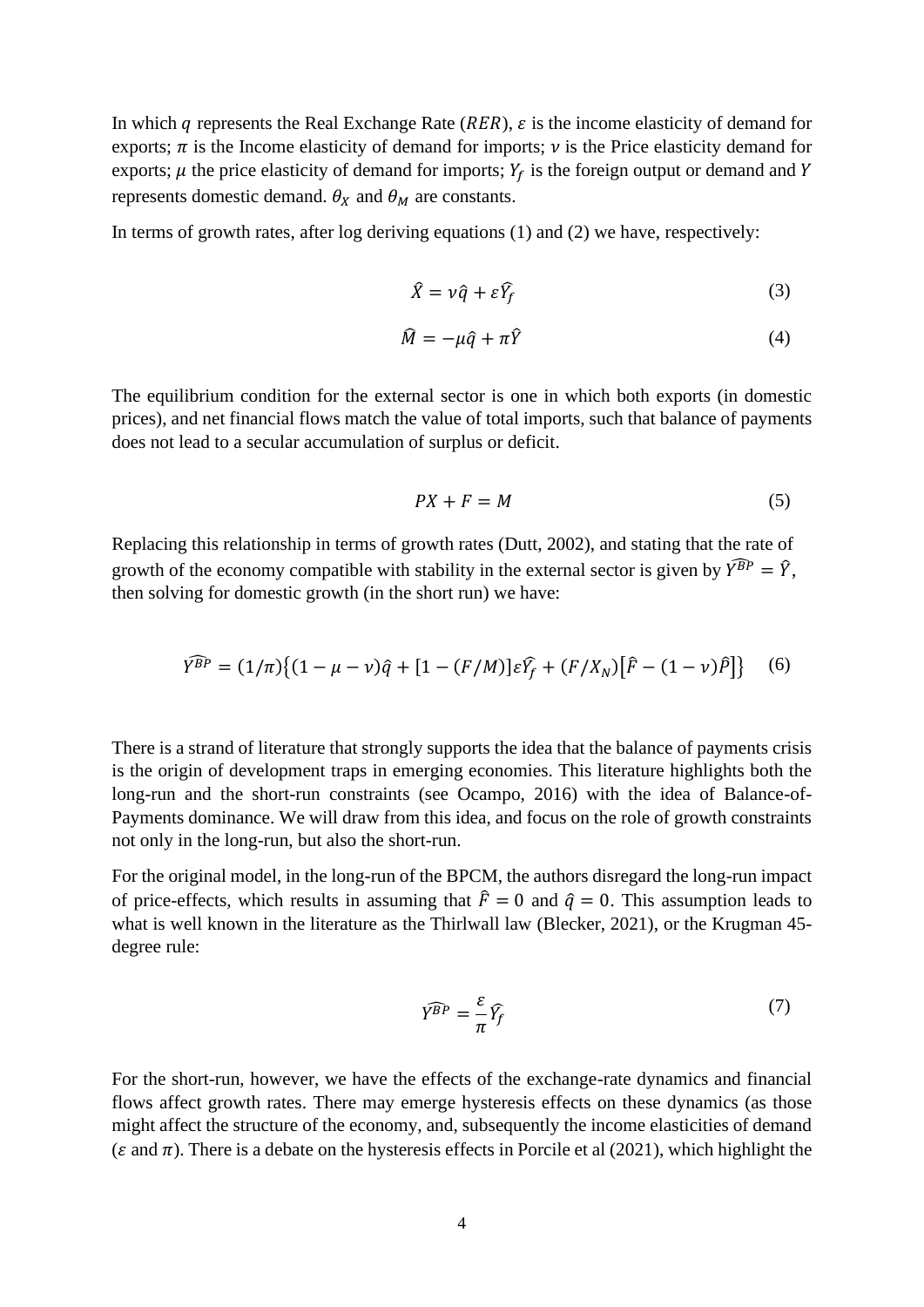effect of short-run fluctuations to the long-run growth possibilities, in which the priceelasticities then play a central-role.

## *Price-effects*

To understand the characteristics of the price-effects, we start with our debate of the GVC effects on the macroeconomic conditions of developing countries from eq. (6). From the literature, we observe how the emergence of global value chains has changed the response of the domestic economy to changes in the real exchange rate. Ahmed et al (2017) measure how GVCs affect the price elasticity of exports  $(v)$ . The authors show that further integration in GVCs makes a country's output more responsive to exchange rate fluctuations.

Intuitively, the relation between GVCs and price-elasticity is quite straightforward. A country that further integrates itself in the value chains tend to (1) have a more open trade account, and the share of exports and imports on GDP increase. Also, (2) the integration with value chains increases the share of intermediary goods in total trade, so that exports and imports have a further interrelation, and price dynamics affect products in the same value chain (i.e. importing iron and selling steel).

In this sense, one contribution of our paper is to consider GVC integration as an important element in the definition of the price-elasticities of an economy. GVC integration does not necessarily lead to a sectoral decomposition of the economy, but it affects how price effects will affect exports and imports, and then domestic output compatible with external restrictions. It is then a central aspect in the definition of structures.

# *Income effects*

For income elasticity of exports and imports, we follow the approach by Cimoli & Porcile (2014), and the neo-Ricardian model (Cimoli, 1989). Each product has a distinct income elasticity of demand, and manufacturing products and high-tech products tend to be more demanded when income grows. For this reason, a country that diversifies towards more complex products tends to have a higher income elasticity. We can then relate income elasticities to the productive structure in the sense of its diversification pattern (Cimoli  $\&$ Porcile, 2014).

Finally, we model the above discussion by decomposing the growth rate into two components, one centered on the structural conditions of the productive structure, and another on the degree of integration of the economy to the GVCs.

a. Structural component (Ψ): The structural component is related to the degree of diversification of the economy, proxied by the income elasticity ratio  $\left(\frac{\varepsilon}{\epsilon}\right)$  $\frac{\varepsilon}{\pi}$ , and how the domestic economy reacts to the growth of foreign economy.

$$
\Psi = [1 - (F/M)] \frac{\varepsilon}{\pi} \hat{Y}_f \tag{8}
$$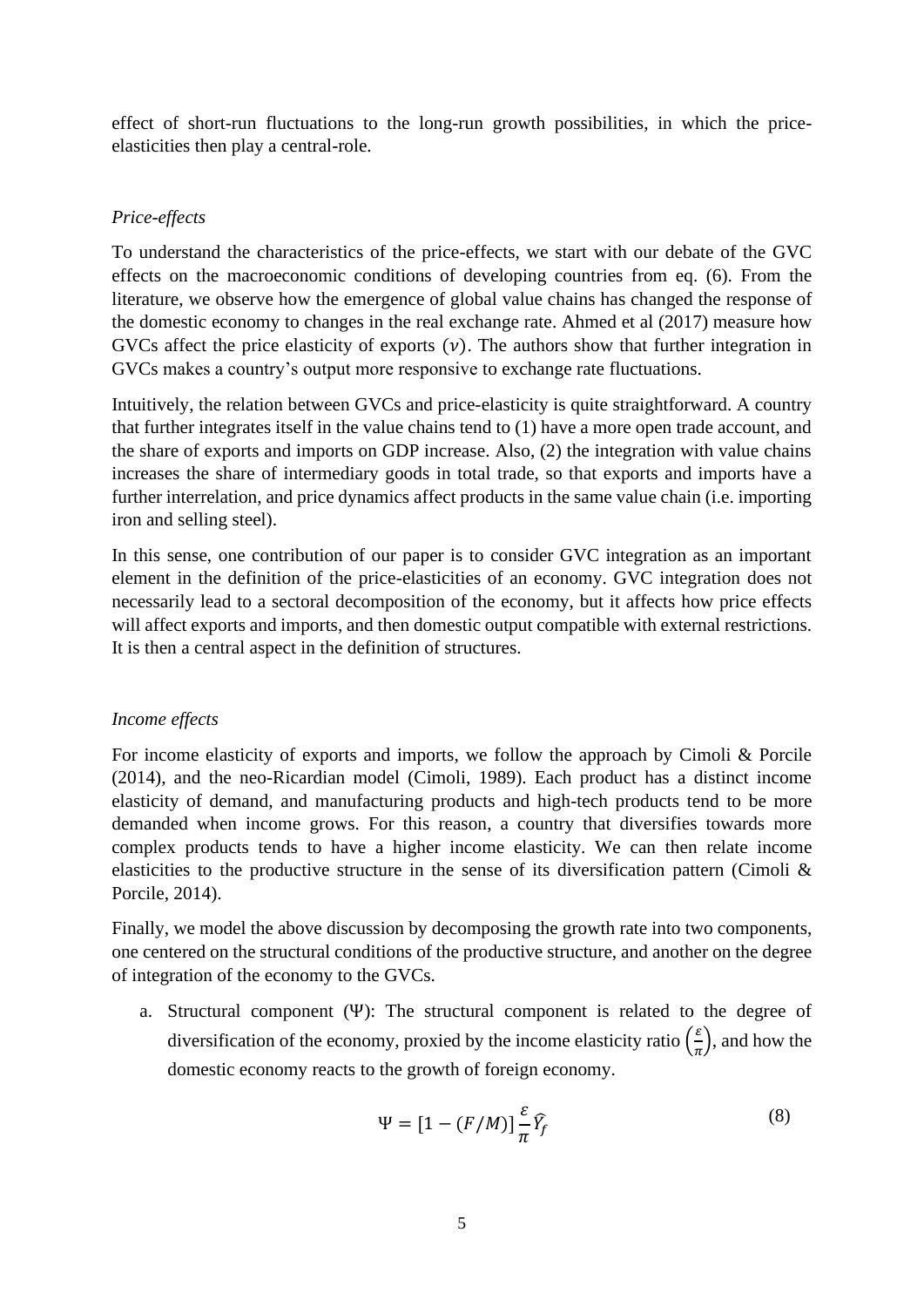b. Integration component  $(\Omega)$ : This component is related to the reaction of the economy to changes in the real exchange rate (price-elasticity). Price-elasticities ( $\mu$  and  $\nu$ ) depends on the conditions of the integration of the economy in the GVC:

$$
\Omega = \frac{\left[ (1 - \mu - \nu)\hat{q} + \frac{F}{X_N} (\hat{F} - (1 - \nu)\hat{P}) \right]}{\pi}
$$
\n(9)

In summary, the growth rate compatible with balance of payments constraints depends on two components:

$$
\widehat{Y^{BP}} = \Psi + \Omega \tag{10}
$$

In the long-run, only quantity effects limit growth  $(\widehat{Y^{BP}} = \Psi)$ . The degree of integration has no effects on the long-run growth rate  $(\Omega)$ , unless it is related to a structural change that also affects the diversity pattern and technological intensity of the economy.

### **2.2. Supply growth rate and income distribution:**

The BPCM does not deal directly with matters of income distribution. Supply constraints are also dealt with indirectly using income elasticities. In this second step, we draw from the Structuralist literature (Taylor, 2021) and the Kaldorian literature on adjustments between supply and demand (Fazzari et al, 2020; Setterfield, 2011; Magacho & Spinola, 2021; Nomaler et al, 2021) to model the determinants of functional income distribution.

The role of imported intermediary goods in total production has been growing with globalization. In order to capture that, we draw from Ribeiro et al (2016) and Cimoli et al (2016), who discuss a production function with fixed coefficients (Leontief type) with the presence of imported intermediary goods. We link the share of imported goods to the debate on GVC integration, in which foreign intermediate goods play a role as a possible constraint in the economy. From a Leontief production function:

$$
Y = \min(aL, bM^m, vK) \tag{11}
$$

Here,  $a$  is labor productivity,  $L$  is total employment,  $b$  is the productivity of foreign intermediate goods,  $M^m$  is the amount of foreign intermediate goods;  $v$  is the productivity of capital and  $K$  is the total capital stock comprising domestic capital goods and imported capital goods,  $K = kKd + (1 - k)Ki$ .

We draw from the literature on imperfect competition (Robinson, 1969). In a monopolized goods market, with imperfect competition, firms apply a mark-up factor over unit variable costs to define prices:

$$
P = z \left( \frac{W}{a} + \frac{P^* E}{b} \right) \tag{12}
$$

In which  $\bar{z}$  is the mark-up factor and  $W$  represents nominal wages. Production costs are then defined by wages and by the increase in the cost of imported intermediary goods.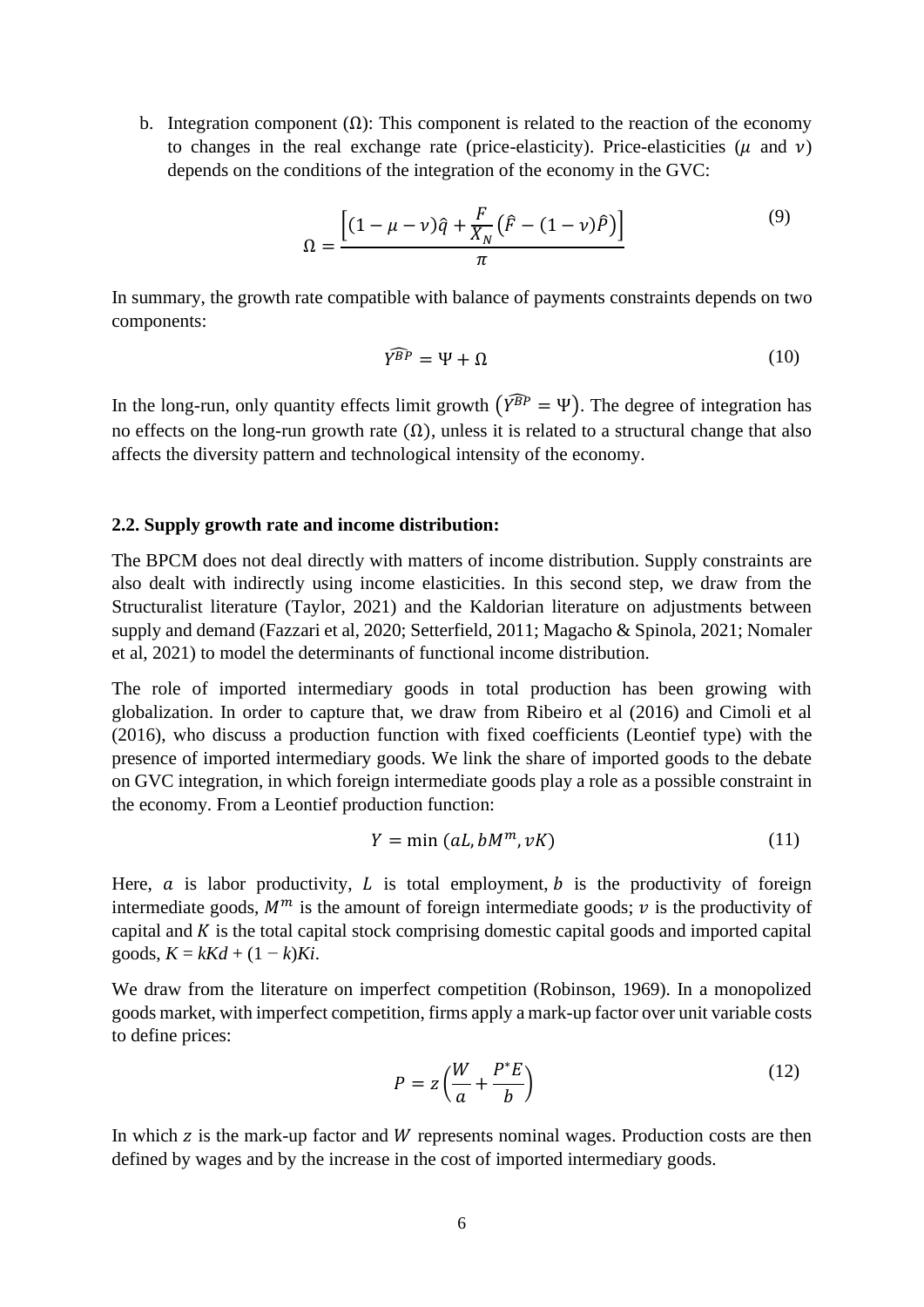From the monopolized market we can derive the pattern of functional income distribution in this model. Following the neo-Kaleckian literature (Bhaduri & Marglin, 1991; Blecker, 2002) the wage share represents that part of total income that goes to workers (paid as wages):

$$
\sigma = \frac{WL}{PY} = \frac{\omega}{a} \tag{13}
$$

In which  $\omega$  is real wages. As we have intermediary goods in this framework of the open economy, we also consider the part that flows to the foreign sector, as part of intermediate goods:

$$
\delta = \frac{P^* E M^m}{PY} = \frac{P^* E}{P b} = \frac{q}{b} \tag{14}
$$

The real exchange rate then has important distribution effects, as a currency depreciation reduces the wage share of the economy without affecting the profit share (which depends on the mark-up only), but increases the outflow of resources. The productivity of the intermediary imported goods also affects distribution, and the higher productivity generated from imported goods, smaller is the outflow of resources. The profit share can then be derived such that it only depends on the mark-up level of the economy:

$$
\pi = 1 - \sigma - \delta = \frac{z}{1 - z} \tag{15}
$$

In this sense, we can observe the factors that define the distribution of income between income and profit, as well as the leakages to the external sector, which are central in the discussion of GVC's.

#### **3. Methodological procedure**

Most of the empirical works have tried to estimate income and price elasticities. In this article, the definition of the theoretical model had as its objective to define the characteristics of growth and distribution in a developing economy that has been further integrated into GVCs. In this section, we intend to pick the main variables from the literature in order to create theoretically backed proxies for **Structure, Integration** and **Distribution**.

We analyze variables for 37 countries, observing the presence of different patterns of structure, integration and distribution. At this point, we observe which countries can be characterized under different groups. In order to do so, we start with a Principal Component Analysis.

We are not aiming, at this point, to state the causal relationship between Structure, Integration and Distribution, as we consider the endogeneity present in this complex relationship. In this section we want to highlight the emergence of distinct patterns for different countries based on the data.

From Equation (10) we have that  $\widehat{Y^{BP}} = \Psi + \Omega$ , and from equations 13-15 we have the distribution patterns for the wage share  $(\sigma)$ , share of intermediate imported goods (b), and the profit share  $(\pi)$ . These equations form the theoretical basis for the construction of the empirical analysis.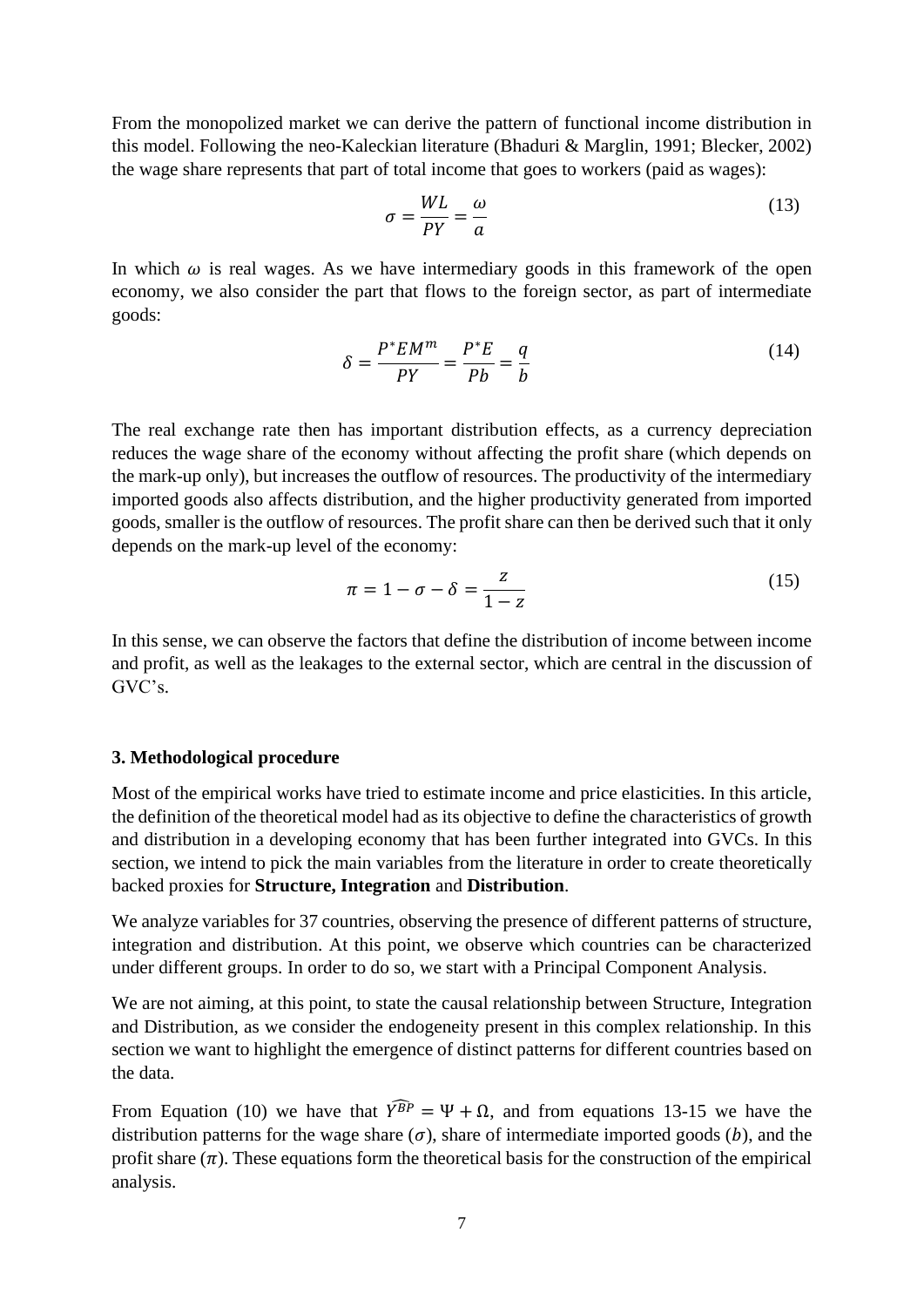Structure:

$$
\Psi = \left[1 - \left(\frac{F}{M}\right)\right] \frac{\varepsilon}{\pi} \widehat{Y}_f
$$

Integration

$$
\Omega = \frac{\left[ (1 - \mu - \nu)\hat{q} + \frac{F}{X_N} \left( \hat{F} - (1 - \nu)\hat{P} \right) \right]}{\pi}
$$

Distribution (Wage share):

$$
\sigma = 1 - \pi - \delta
$$

$$
\sigma = 1 - \frac{z}{1 - z} - \frac{q}{b} = \frac{W}{Pa}
$$

Based on the theoretical model, Box 1 lists the main equations that identify the key determinants of integration, structure and distribution.

# **4. Data and Results**

### **4.1. Data**

The theoretical model motivates the choice of indicators which are then used to estimate the separate scores for integration, structure and distribution. Table 1 lists all the variables used in the analysis, while table A in Appendix 1 lists the source and method of estimation of each variable.

We use data from multiple datasets covering 37 countries for the period 1995 to 2011. The sample comprises a select set of developed and emerging countries, that are open and more integrated into global value chains. The choice of the sample time-period is based on the limited availability of data on global value chains.

Firstly, we capture economic integration using measures of gross trade in final goods, trade in intermediate inputs (or GVCs), and capital flows. It is important to note that gross measures of exports and imports (as a share of GDP) in standard trade statistics are inadequate to capture GVC integration, as it double counts the value of intermediate inputs at each stage of production (Koopman et al., 2008). Instead, using the UNCTAD (2013) definition, we calculate GVC integration as the sum of domestic value-added in foreign exports (DVA in FX) and foreign value-added (FVA) in exports as a share of total exports. While DVA in FX captures the level of forward participation, FVA captures the level of backward participation in GVCs. For China or India, the share of FVA in exports exceeds that of DVA in exports, which implies that these economies are less integrated in value-added terms despite being heavily integrated in terms of gross exports and imports (Timmer et al., 2014; Banga, 2014).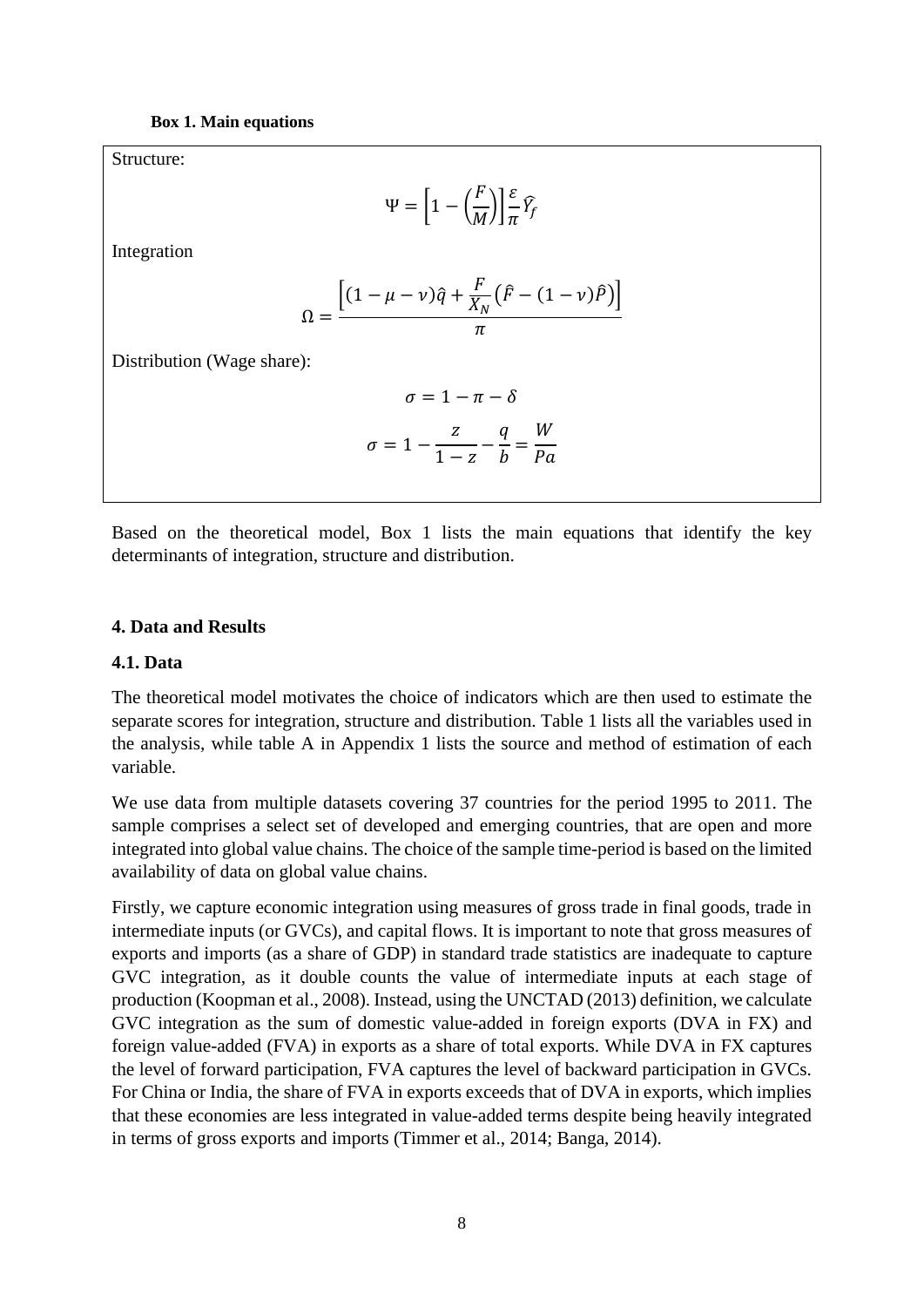The financial aspect of integration is captured using the net capital account position of a country. The net capital account records the nominal values of acquisitions and disposals of non-produced non-financial assets in the balance of payments statistics of a country. It excludes financial transactions and only includes capital transactions in terms of foreign direct investment (FDI) and portfolio investment flows. A surplus in the capital account can help ease an ongoing balance of payments deficit, thereby positively affecting external integration.

| <b>Integration variables</b>           | <b>Economic</b><br><b>Structure</b>     | <b>Distribution</b><br>Share)<br>(Wage               |
|----------------------------------------|-----------------------------------------|------------------------------------------------------|
|                                        | variables                               | variables                                            |
| GVC Participation $(\mu, \nu)$         | GDP<br>Credit<br>Private<br>to          | Unemployment rate                                    |
|                                        | Ratio                                   |                                                      |
| Participation<br><b>Backward</b><br>in | Economic<br>Complexity                  | Exchange rate $(q)$                                  |
| GVCs $(u, v)$                          | Index                                   |                                                      |
|                                        | (or Diversification)                    |                                                      |
| Exports $+$ Imports as a share of      | Medium and High-tech Real Wage per hour |                                                      |
| <b>GDP</b> (Trade Openness)            |                                         | Exports as a share of (for unit labor cost $(W/a)$ ) |
|                                        | <b>Manufactured Exports</b>             |                                                      |
| Net Capital Account (F)                |                                         | Domestic Prices (Gross Output)                       |
|                                        |                                         | Value added per worker                               |
|                                        |                                         | (Productivity) $(a)$                                 |
|                                        |                                         | Hirschman Herfindahl Index                           |
|                                        |                                         | (for degree of Monopoly power)                       |

# **Table 1. List of Variables**

Secondly, we measure economic structure using the share of private credit to GDP, diversification or economic complexity, and technological capability. Private credit to GDP ratio can be considered a proxy for investment as higher credit availability can stimulate business decisions and investment. In terms of the impact on economic growth, Oyvat et al (2020) find that an increase in private credit to GDP leverages profit shares leading to a profitled demand regime.

Diversification, measured by the economic complexity index (ECI), captures the composition of a country's productive output and the economic structure that combines productive knowledge effectively. It is a proxy for structural change as it includes the share of high-skilled labor involved in the most complex economic activities. The ECI takes both positive and negative index values. Positive and large index value implies that a country can make complex products such as sophisticated chemicals and machines, while large negative value implies the production of least complex products such as raw minerals or simple agricultural products. In this sense, countries with a high degree of economic complexity will have higher economic growth relative to countries with a low degree of complexity.

Improvement in a country's technological capability can be gauged using the share of medium and high-technology exports in total manufactured exports. Across all countries in the sample, on average, medium and high-tech exports constitute 51% of total manufactured exports. However, there is a large difference between developed and emerging nations with an average of 57% and 41% respectively. China stands out within the sample of emerging nations with an average of 50% across the full sample period. Similar to investment and diversification, an increase in the technological content of exported manufacturing goods tends to positively affect economic growth through its positive impact on economic structure.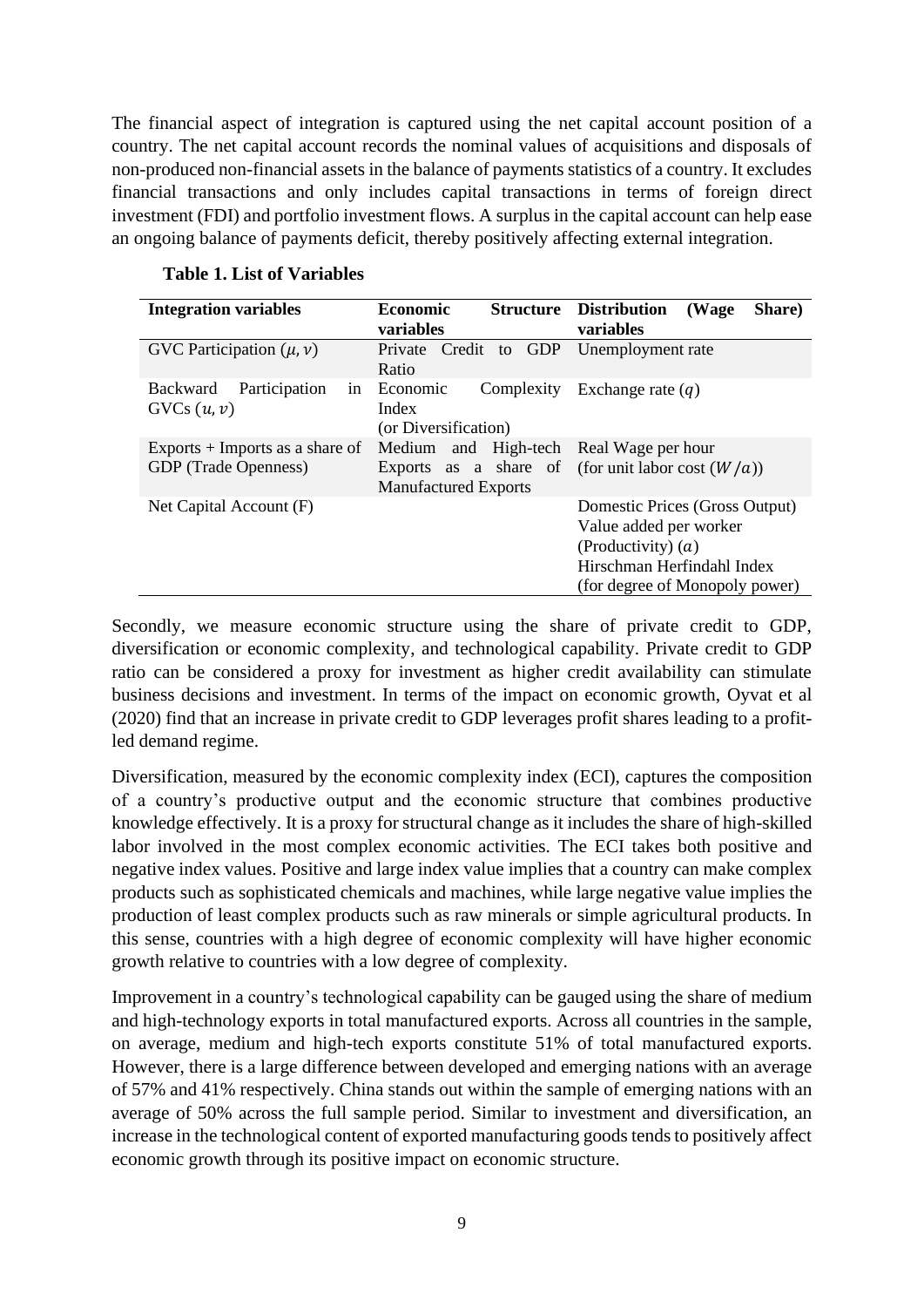Finally, we measure distribution using the unemployment rate, exchange rate, real hourly wages, domestic prices, labor productivity, and the degree of market concentration. In this article, we only consider the functional distribution of income, and not personal income distribution. In this sense, the distribution score should be interpreted as changes in the wage share in aggregate income, rather than changes in the income accruing to the top 10% or bottom 90% of the population.

The unemployment rate is a proxy for the bargaining power of labor, where a higher unemployment rate implies a decrease in worker's bargaining power thereby decreasing the wage share. An increase in the real exchange rate (or depreciation of the currency) tends to be positively associated with the wage share. Emerging nations pursuing an export-led industrialization policy typically keep the exchange rates depreciated as it makes the exports cheaper in foreign markets. We measure labor productivity using real value-added per worker. Higher labor productivity induces workers to target a higher wage share or firms to target a lower mark-up rate, thereby increasing the wage share.

Real hourly wages are measured as the ratio of total labor compensation and total hours worked in the industrial sector, and expressed in PPP dollars. Higher real wages positively affect the wage share by redistributing each additional dollar of income towards wages rather than profits. In the post-Keynesian literature, economic growth can go hand in hand with higher real wages in a wage-led demand regime, and conversely, decrease real wages in a profit-led demand regime.

Gross output prices negatively impact the wage share by redistributing income in favor of profits and by inducing firms to target a higher mark-up rate. Lastly, the degree of monopoly power or market concentration is calculated using the Hirschman Herfindahl index (HHI). The index takes values between 0 and 1. Index values closer to 1 indicates a high degree of domestic market concentration or more monopoly power for firms, and vice versa. Higher monopoly power allows firms to target a higher profit share thereby decreasing the wage share.

# **4.2. Principal Component Analysis Results**

The variables listed in Table 1 above are used to estimate distinct scores for integration, structure and distribution. PCA offers an adequate empirical framework in this context, to account for the high degree of correlation between variables. The first component of the PCA score explains the largest amount of variation in the data, with each subsequent component accounting for lesser and lesser variation. In this analysis, we only report and consider the first component of integration, structure and distribution to map countries into separate regimes of growth. Moreover, the results are reported separately for three different periods – the full sample from 1995-2011, the pre-crisis period (1995-2007), and the post-crisis period (2008- 2011) – to assess any change in country positions due to the global financial crisis of 2007-08.

We begin by looking at the total (or cumulative) variation explained by the first component of each score (Table 2), which sheds light on the overall explanatory power of the model. Across all three time periods, integration and structure account for nearly 65% to 68% of the total variation in the data. Distribution, on the other hand, accounts for nearly 39-44% of the total variation in the data across different periods. This suggests that integration and structure are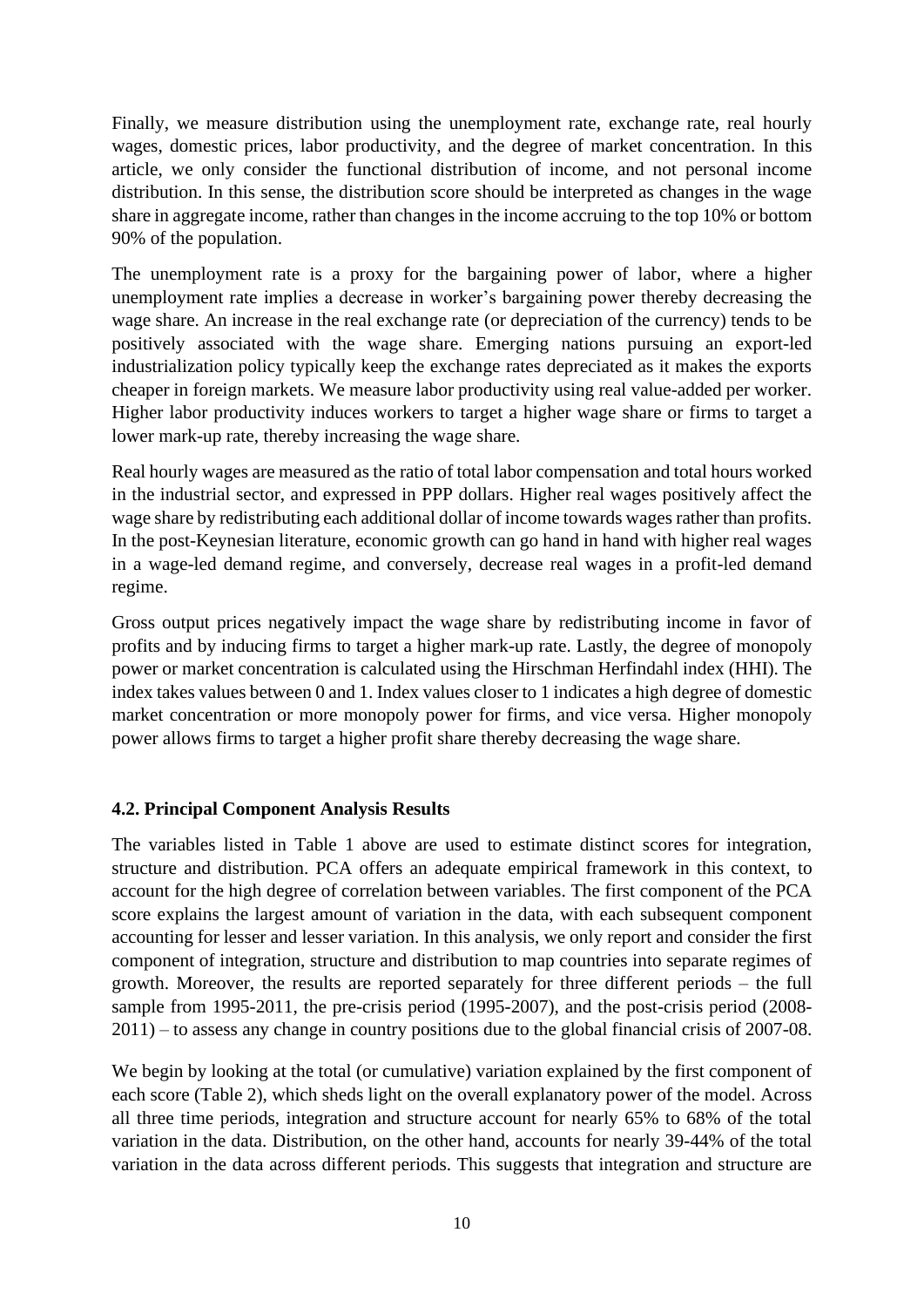stronger predictors of economic growth compared to distribution. Thus, table 2 offers preliminary support justifying the use of PCA.

| Variable           | 1995-2011 | 1995-2007 | 2008-2011 |
|--------------------|-----------|-----------|-----------|
| Integration score  | 0.6678    | 0.6672    | 0.6840    |
| Structure score    | 0.6567    | 0.6551    | 0.6660    |
| Distribution score | 0.3946    | 0.3944    | 0.4358    |

|  |  | <b>Table 2. Cumulative Variation explained by First Component</b> |
|--|--|-------------------------------------------------------------------|
|  |  |                                                                   |

We now consider how the loadings are correlated with the first component of integration, structure, and distribution, in tables 3, 4, and 5 respectively. This part of the analysis allows us to check if the relationship between variables as prescribed in the theoretical model is justified in the data. Tables 3, 4, and 5 show the relative contributions (or loadings) of each integration, structure, and distribution variable in the first component. Since all original variables have high variation across country and time, we *log normalize* all variables.

**Table 3. Loadings of First Component – Integration score**

| <b>Variable</b>                      | 1995-2011 | 1995-2007 | 2008-2011 |
|--------------------------------------|-----------|-----------|-----------|
| $\rm GVC$ participation $(\%)$       | 0.5485    | 0.5507    | 0.5401    |
| Backward Participation in GVCs (%)   | 0.5859    | 0.5876    | 0.5736    |
| $X + M$ as a share of GDP (Openness) | 0.5720    | 0.5717    | 0.5704    |
| Net Capital Account (F)              | 0.1692    | 0.1570    | 0.2321    |

**Notes:** All variables are logged and are means over the specified period. Kaiser-Meyer-Olkin (KMO) measure of sampling adequacy is a useful test post-estimation, as it shows whether the number of loadings used is adequate for creating a composite score. For 1995-2011, with these four measures, KMO stat for the structure score is **0.7142** which suggests that sampling is adequate and using PCA is justified (rule of thumb says that KMO stat  $> 0.5$  is adequate).

In table 3, all measures of external integration are positively correlated with the integration score. The KMO statistic for sampling adequacy is 0.71 (greater than 0.5), which means that the loadings used to estimate the component score are adequate as it explains nearly 71% of the total variation. All the loadings have the same sign or direction of correlation as specified in the theoretical model. This means that countries that are more externally oriented witness an increase in economic growth by easing the balance of payment constraint. It has been argued that countries with a high share of trade in GDP are associated with a profit-led demand regime, as economic growth increases by leveraging the profit share at the cost of the wage share (Bhadhuri and Marglin, 1990; Blecker and Setterfield, 2019).

|  | Table 4. Loadings of First Component - Structure score |
|--|--------------------------------------------------------|
|--|--------------------------------------------------------|

| Variable                                       | 1995-2011 | 1995-2007 | 2008-2011 |
|------------------------------------------------|-----------|-----------|-----------|
| Private Credit to GDP Ratio (%)                | 0.3604    | 0.3737    | 0.2991    |
| Economic Complexity Index (or Diversification) | 0.6575    | 0.6543    | 0.6785    |
| Medium and High-tech Exports as a share of     |           |           |           |
| Manufactured Exports (%)                       | 0.6617    | 0.6575    | 0.671     |

**Notes:** All variables are logged and are means over the specified period. For the full sample period, the KMO stat for sampling adequacy is **0.5484**.

In Table 4, all three loadings are positively correlated with economic structure. Higher credit availability, product diversification, and technological capability improve economic structure. Particularly in emerging economies, the co-movement of all three loadings is indicative of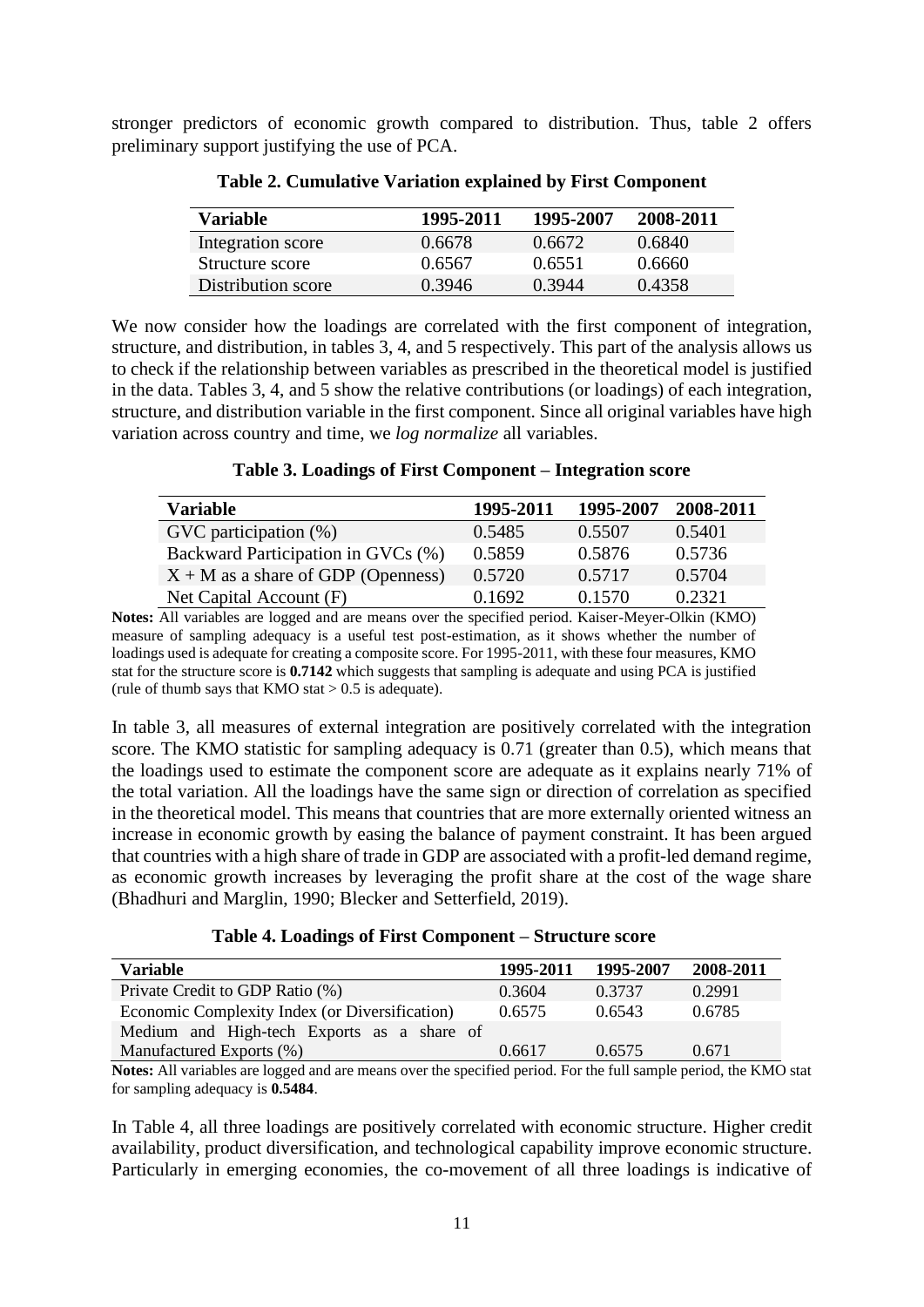productivity-enhancing structural change. From 1995-2011, economic complexity and technological capability explain 67% of the total variation in the first component of structure, while private credit to GDP explains 36% of the variation.

| <b>Variable</b>                           | 1995-2011 | 1995-2007 | 2008-2011 |
|-------------------------------------------|-----------|-----------|-----------|
| Unemployment rate                         | 0.0091    | $-0.0337$ | 0.1021    |
| Exchange rate $(q)$                       | $-0.3615$ | $-0.3418$ | $-0.3708$ |
| Real Wage per hour $(W/a)$                | 0.6122    | 0.6184    | 0.5893    |
| Value added per worker (Productivity) (a) | 0.6118    | 0.6117    | 0.5794    |
| Prices (Gross Output, Industry)           | $-0.3457$ | $-0.3535$ | $-0.4111$ |
| Hirschman Herfindahl Index                | $-0.0255$ | $-0.019$  | 0.0057    |

**Table 5. Loadings of First Component – Distribution score**

**Notes:** All variables are logged and are means over the specified period. For the full sample period, the KMO stat for sampling adequacy is **0.5647**.

Table 5 shows the contribution of each loading in the distribution score. For the full sample period, unemployment rate, real hourly wages, and labor productivity move in the same direction and are positively correlated with the distribution score. On the other hand, exchange rate, prices, and market concentration move in the opposite direction and are negatively correlated with distribution. All the loadings have the same sign as predicated in the theoretical model, except for unemployment rate. The negative (expected) sign on unemployment is evident only in the pre-crisis period.

A key point to highlight is that the global financial crisis of 2007-08 has no distinct effect on the direction or magnitude of correlation for any of the loadings of integration and structure, but has a notable effect on distribution.

# **4.3. Analysis of the results**

The scores estimated using PCA allows us to group countries that depict similar characteristics in terms of integration, structure, and distribution. For a clearer graphical presentation, component scores are averaged over 17 years such that each country's position is represented using a single data point. The scores reflect context-specific values for each sample country, and countries with similar characteristics are positioned closer to each other. Importantly, the PCA approach is useful in separating developed and emerging nations in the sample to the right and left sides of the Y-axis respectively. The mapping of countries is reported in Appendix 2 for all three time periods.

Based on the PCA results, we can now identify three distinct trajectories or regimes of economic growth associated with integration, structure, and distribution.

Firstly, in terms of integration, all countries in the sample are open economies that have achieved a notable level of integration into GVCs. However, the countries below and above the x-axis follow different trajectories. A group of developed economies (US, UK, Germany, France, Italy, Spain, Japan, and Canada) and emerging economies (India, Indonesia, Turkey, Russia, Brazil Romania, Lithuania, Cyprus, and Greece) are located below the x-axis. External integration in these countries goes hand in hand with a high degree of capital concentration in the sense that the gains from integration are redistributed towards profits rather than wages.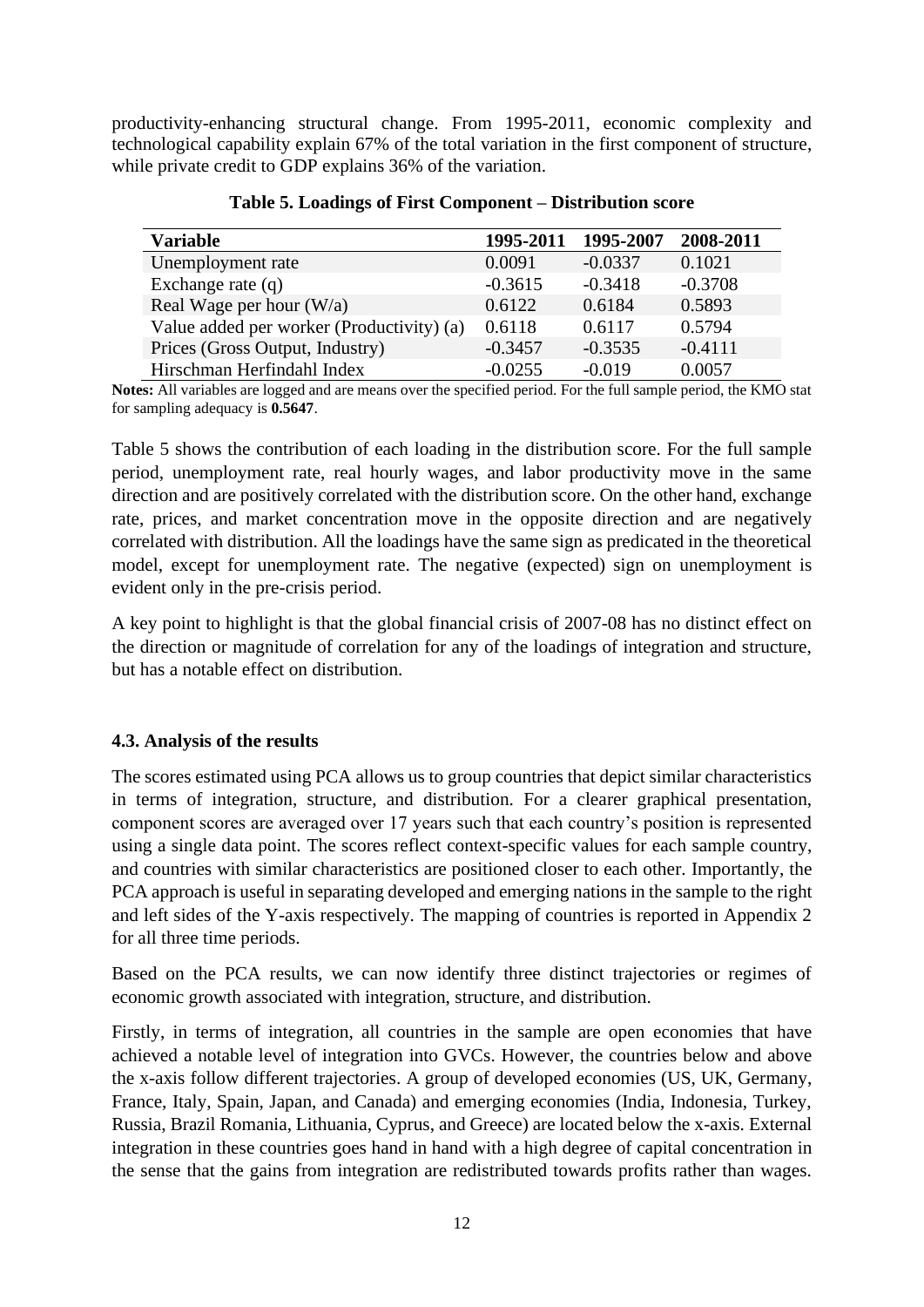Rising levels of income inequality (between the top 1% and the rest) in these countries suggest that gains from trade accrue to a small section of businesses and corporations. This trajectory aligns with the insights of Smichowski et al (2020) who propose different developmental regimes or classes associated with GVC integration. They propose that developed and developing nations (including those mentioned above) show low to high levels of GVC integration but are more likely to capture a high level of value within GVCs. On the other hand, for the rest of the sample countries (except for Australia) above the x-axis, integration goes hand in hand with a relatively smaller degree of capital concentration. In this sense, countries below the x-axis depict patterns of "*exclusive integration*" while those above the x-axis depict "*inclusive integration*".

Secondly, developed and emerging nations depict two distinct trajectories in terms of economic structure, as they are located to the right and left sides of the Y-axis respectively. Developed nations have a higher share of investment in GDP, credit availability for the private sector, product and process diversification, and technological capabilities. These countries show a pattern of "*inclusive structural change*" backed by a strong macroeconomic structure and a history of successful structural transformation that moved labor and resources from lowproductivity agricultural jobs to high-productivity manufacturing and service sector occupations. Emerging nations to the left of the Y-axis show patterns of "*exclusive structural change*" with significant constraints on the macroeconomic structure and a history of fragmented structural change.

Finally, in terms of the functional distribution of income, the PCA results strongly show two distinct trajectories. All developed nations in the sample are situated on the right of the Y-axis, which means that the redistribution of aggregate income in favor of profits is less severe. The presence of strong labor market institutions achieved on the basis of strong labor movements and union success in the past, continues to act as a cushion and resist the decline in wage shares and real wages from greater integration. In this sense, the conflict between labor and capitalists is less acute. On the other hand, developing countries on the left of the Y-axis, are characterized by a greater redistribution of trade gains in favor of profits rather than wages. The presence of weak labor market institutions combined with a history of state repression against widespread unionization has increased the conflict between labor and capitalists. In this sense, distribution regimes in developed nations facilitate coordination among classes to a larger extent relative to emerging nations where the regime is exploitative.

To summarize, integration, economic structure, and distribution are associated with distinct trajectories of economic growth in developed and emerging economies.

# **5. Conclusion**

This article contributes to the structuralist growth and development tradition by highlighting how integrating into a unified process of globalized capitalism impacts domestic macroeconomic structures differently giving rise to different regimes of growth. Traditionally, structuralist growth theories have not modeled the impact of GVCs (rather than trade in general) on economic growth explicitly. The proposed conceptual framework and empirical analysis in this article attempt to bridge this important gap in the literature.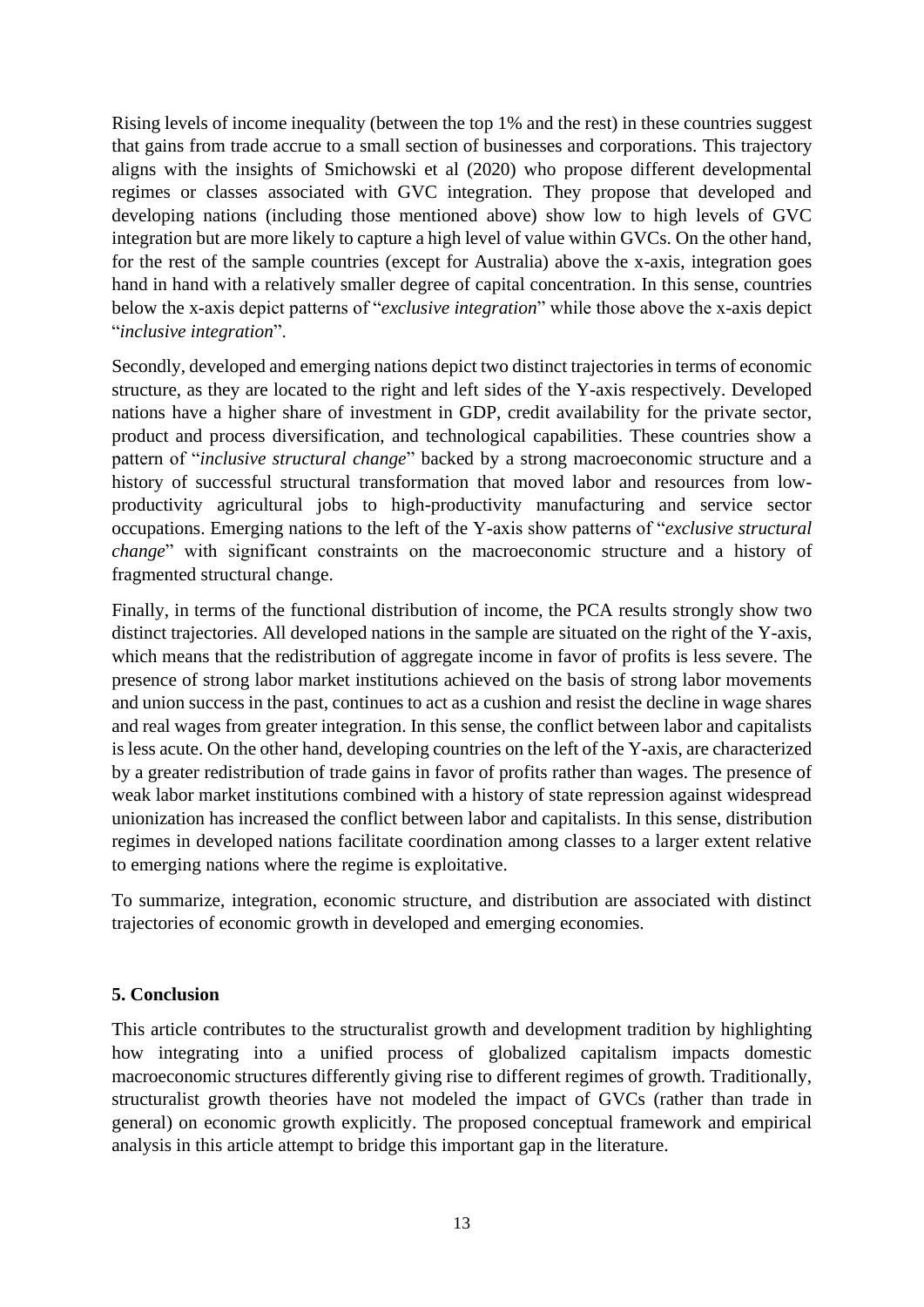Furthermore, we link the discussion of integration with income distribution. Countries, such as Mexico, have seen a strong integration of their productive structure in the value chains, however, the impact on the functional income distribution is not clear. The use of our framework that considers not only profit and wage shares, but also leakages, allows us to look at that. We observe that in this case, a reduction in wage share may not necessarily result in a redistribution to profits, but rather an increase in the leakages. In this sense, the debate of profitled and wage-led growth needs to be redefined, as it is possible to have neither, as depending on the patterns of structure and integration, the leakages may overcome both effects, reducing the amount of resources moving to domestic consumption and investments (towards import of intermediary goods).

This paper is an initial contribution that can be further developed in several ways, Firstly, using cluster analysis to increase the possible classification of countries. Secondly, to observe the causal relations between structure, integration and distribution using a panel and econometric estimations. Finally, to construct a further theoretical framework to link integration and structure (using hysteresis effects from price-elasticities to income-elasticities) and between integration and distribution.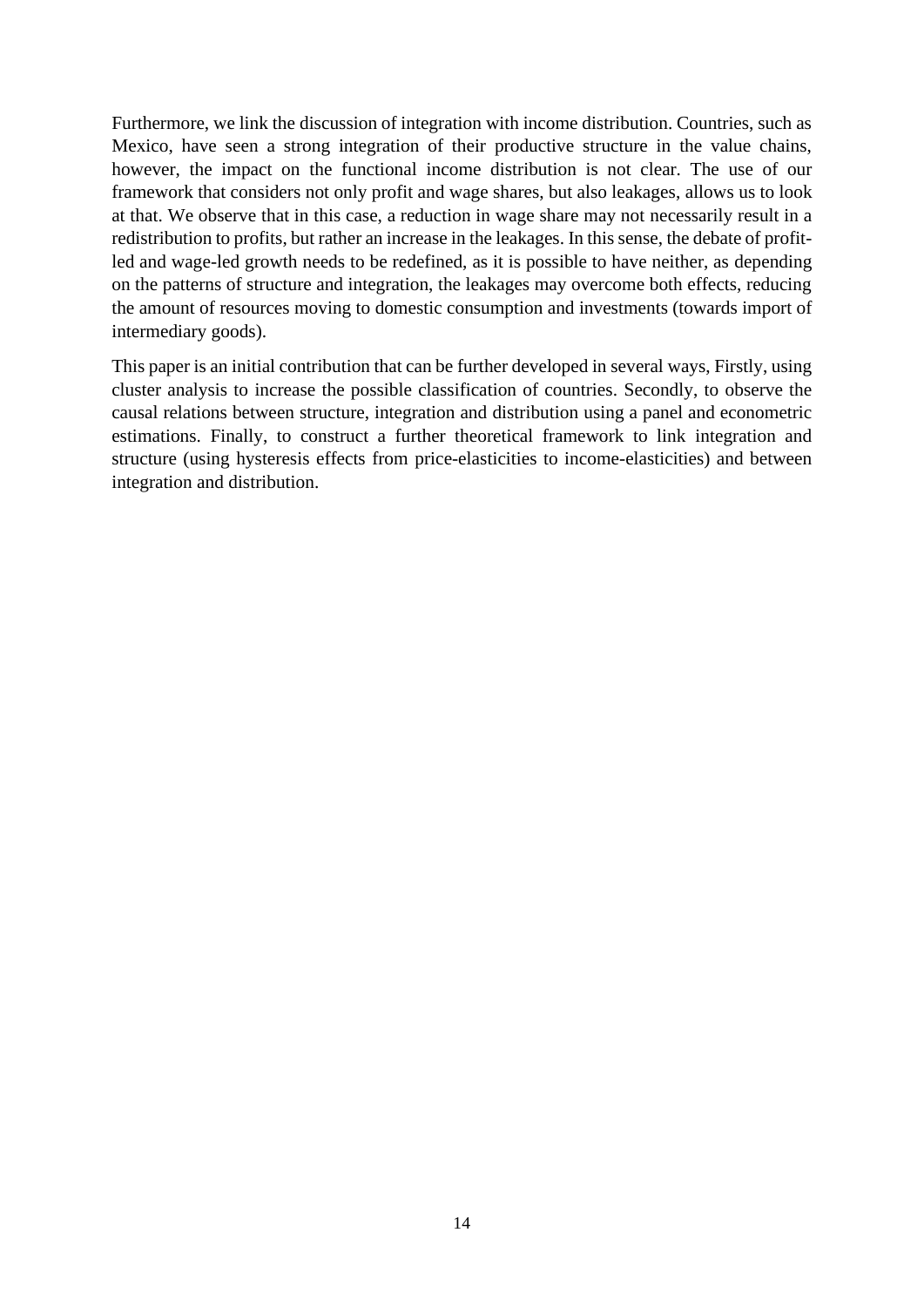### **6. References**

Ahmed, S., Appendino, M., & Ruta, M. (2017). Global value chains and the exchange rate elasticity of exports. The BE Journal of Macroeconomics, 17(1).

Banga, R. (2014). Linking into Global Value Chains Is Not Sufficient: Do You Export Domestic Value-Added Contents? *Journal of Economic Integration*, Vol. 29, No. 2, June, pp. 267-297.

Bhaduri, A., and S. A. Marglin (1990). Unemployment and the real wage: the economic basis for contesting political ideologies. *Cambridge Journal of Economics* 14 (4): 375–93.

Bair, J., & Werner, M. (2015). Global production and uneven development: when bringing labour in isn't enough. Putting Labor in its Place: Labor Process Analysis and Global Value Chains, K. Newsome, P. Taylor, J. Bair and A. Rainnie, eds. Basingstoke, UK: Palgrave MacMillan, 119-134.

Blecker, R. (2002). Kaleckian macro models for open economies. In Foundations of international economics (pp. 126-160). Routledge.

Blecker, R. A. (2021). New advances and controversies in the framework of balance-ofpayments‐constrained growth. *Journal of Economic Surveys*.

Braunstein, E., Bouhia, R., & Seguino, S. (2020). Social reproduction, gender equality and economic growth. *Cambridge Journal of Economics*, 44(1), 129-156.

Chandler, A. D. (1990). Strategy and structure: Chapters in the history of the industrial enterprise (Vol. 120). MIT press.

Cimoli, M., Lima, G. T., & Porcile, G. (2016). The production structure, exchange rate preferences and the short-run—Medium-run macrodynamics. *Structural Change and Economic Dynamics*, 37, 13-26.

Cimoli, M., & Porcile, G. (2014). Technology, structural change and BOP-constrained growth: a structuralist toolbox. *Cambridge journal of economics*, 38(1), 215-237.

Dutt, A. K. (2002). Thirlwall's law and uneven development. *Journal of Post Keynesian Economics*, 24(3), 367-390.

Gereffi, G., Humphrey, J., & Sturgeon, T. (2005). The governance of global value chains. *Review of international political economy*, 12(1), 78-104.

Jayme, F. G. (2020). Balance-of-payments-constrained economic growth in Brazil. Brazilian Journal of Political Economy, 23, 63-86.

Koopman, R., Z. Wang, and Shang-Jin Wei (2008). How much of Chinese exports is really made in China? Assessing domestic value-added when processing trade is pervasive. NBER Working Paper, 14109.

Ocampo, J. A. (2016). 10. Balance-of-Payments Dominance: Implications for Macroeconomic Policy. In Macroeconomics and Development (pp. 211-228). Columbia University Press.

Oyvat, C., O. [Öztunalı](https://onlinelibrary.wiley.com/action/doSearch?ContribAuthorStored=%C3%96ztunal%C4%B1%2C+O%C4%9Fuz) and C. Elgin (2020). Wage‐led versus profit‐led demand: A comprehensive empirical analysis. *Metroeconomica* [71 \(3\)](https://onlinelibrary.wiley.com/toc/1467999x/2020/71/3): 458-486.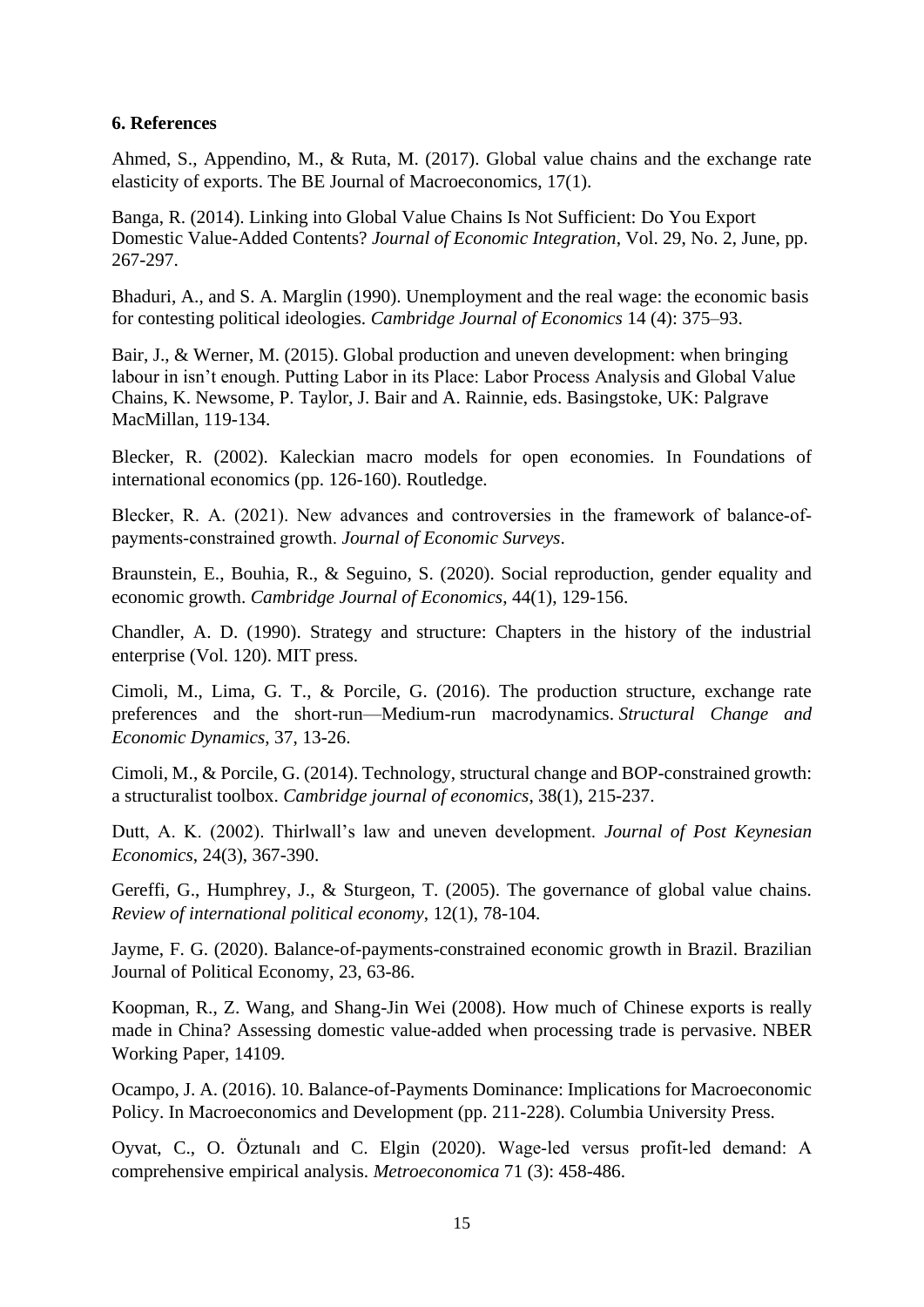Porcile, G., & Yajima, G. T. (2021). New Structuralism and the balance-of payments constraint. In Thirlwall's Law at 40. Edward Elgar Publishing.

Prebisch, R. (1962). The economic development of Latin America and its principal problems. Economic Bulletin for Latin America.

Ranieri, R., & Ramos, R. A. (2013). Inclusive growth: Building up a concept (No. 104). Working paper.

Ribeiro, R. S., McCombie, J. S., & Lima, G. T. (2016). Exchange rate, income distribution and technical change in a balance-of-payments constrained growth model. Review of Political Economy, 28(4), 545-565.

Robinson, J. (1969). The economics of imperfect competition. Springer.

Smichowski, Bruno Carballa, Durand, Cédric and Knauss, Steven (2020). Participation in global value chains and varieties of development patterns. *Cambridge Journal of Economics*  2021, 45, 271–294.

Sturgeon, T. J. (2002). Modular production networks: a new American model of industrial organization. *Industrial and corporate change*, 11(3), 451-496.

Sturgeon, T. J., & Kawakami, M. (2010). Global value chains in the electronics industry: was the crisis a window of opportunity for developing countries? World Bank.

Spinola, D. (2020). Uneven development and the balance of payments constrained model: Terms of trade, economic cycles, and productivity catching-up. *Structural change and economic dynamics*, 54, 220-232.

Taylor, L. (2021). Reconstructing macroeconomics. Harvard University Press.

Thirlwall, A. P. (1979). The balance of payments constraint as an explanation of international growth rate differences. *BNL Quarterly Review*, 32(128), 45-53.

Thirlwall, A. P., & Hussain, M. N. (1982). The balance of payments constraint, capital flows and growth rate differences between developing countries. Oxford economic papers, 34(3), 498-510.

Timmer, Marcel, A. A. Erumban, B. Los, R. Stehrer and G. J. de Vries (2014). Slicing Up Global Value Chains. *The Journal of Economic Perspectives* 28 (2): 99-118.

UNCTAD (2013). Global Value Chains: Investment and Trade for Development. World Investment Report. Geneva: United Nations Conference on Trade and Development.

Zhao, Y., Fei, X., Wu, C., & Hashmi, S. M. (2020). A global value chain (GVC) model for determining changes in global output caused by currency appreciation. *The Journal of International Trade & Economic Development*, 29(4), 482-493.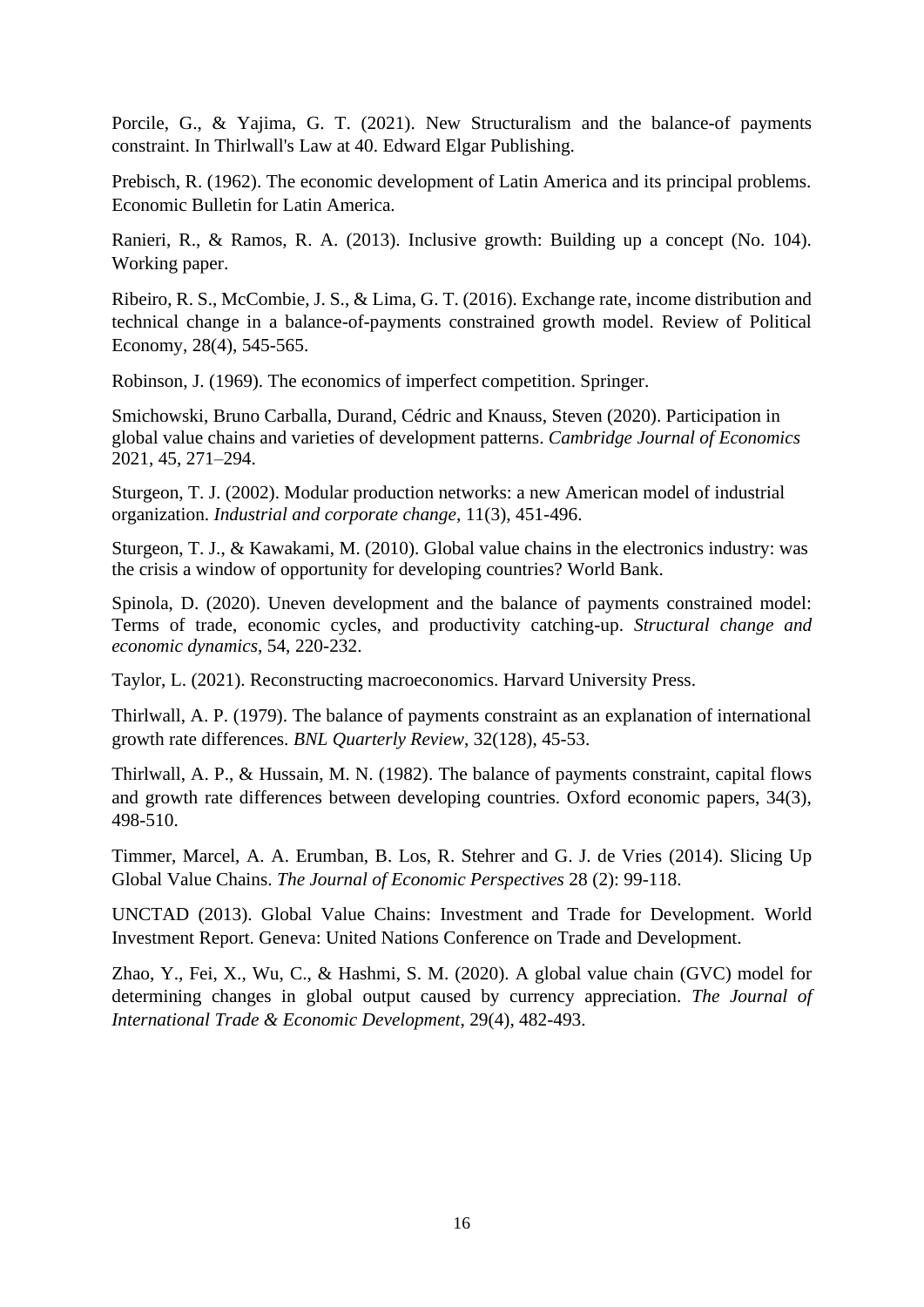**Appendix 1: Description of Sample Countries, Variables used, and Summary Statistics** 

**1.A. Estimation Method of above variables** 

| <b>Integration</b>                            | <b>Estimation method</b>                                                        |
|-----------------------------------------------|---------------------------------------------------------------------------------|
| GVC Participation $(\mu, \nu)$                | GVCParticipation as a share of Gross Exports (%)                                |
|                                               |                                                                                 |
|                                               | $=\left(\frac{DVAinForeign\,Express}{GrossExpress} \right)$                     |
|                                               |                                                                                 |
|                                               | $+\frac{FVAinExports}{GrossExports}$                                            |
|                                               | <b>Source:</b> TIVA 2016 release                                                |
| <b>Backward Participation in</b>              | FVA in Exports as a share of Gross Exports $(%)$                                |
| GVCs (u, v)                                   | Source: TIVA 2016 release                                                       |
| $Exports + Imports$ as a share                | Gross Exports as a % o GDP + Gross Imports as a % of                            |
| of GDP                                        | <b>GDP</b>                                                                      |
|                                               | Source: TIVA 2016 release                                                       |
| Net Capital Account (F)                       | Net Capital Account (BOP, current USD)                                          |
|                                               | Source: WDI, WB. Missing values extrapolated.                                   |
|                                               |                                                                                 |
| <b>Economic Structure</b>                     |                                                                                 |
| Private Credit to GDP Ratio                   | Domestic credit to private sector (% of GDP)                                    |
|                                               | Source: WDI, WB                                                                 |
| <b>Economic Complexity Index</b>              | <b>Source:</b> Atlas of Economic Complexity database, Center                    |
| (or Diversification)                          | for International Development, Harvard University.                              |
| Medium and High-tech<br>Exports as a share of | Medium and high-tech exports (% manufactured exports)<br>Source: WDI, WB        |
| <b>Manufactured Exports</b>                   |                                                                                 |
|                                               |                                                                                 |
| <b>Distribution variables</b>                 |                                                                                 |
| Unemployment rate                             | Source: WDI, WB                                                                 |
|                                               | <b>Definition:</b> Unemployment refers to the share of the labor                |
|                                               | force that is without work but available for and seeking                        |
|                                               | employment.                                                                     |
| Exchange rate $(q)$                           | $ER = (national currency/US dollar)$                                            |
|                                               | Source: PWT 9.1                                                                 |
| Real Wage per hour $(W/a)$                    | Real wage per hour $=$<br>(Total Labor Compensation in Industry in PPP dollars) |
|                                               | Total Hours worked in Industry                                                  |
|                                               | Source: Socio Economic Accounts (SEA) of the World                              |
|                                               | Input-Output database (WIOD), 2014.                                             |
| Value added per worker                        | Value Added per worker                                                          |
| (Productivity) $(a)$                          | $= (VAPW)$ in Agriculture                                                       |
|                                               | + VAPW in Industry + VAPW in Services)                                          |
|                                               | <b>Source:</b> WDI, WB. Missing values extrapolated.                            |
| Prices (Gross Output)                         | Price Index. Source: Socio Economic Accounts (SEA) of                           |
|                                               | the World Input-Output database (WIOD), 2014.                                   |
| Hirschman Herfindahl Index                    | Index of market concentration                                                   |
| (for degree of Monopoly                       | <b>Source:</b> WITS (World Integrated Trade Solution)                           |
| power)                                        | database, WB. Missing values extrapolated.                                      |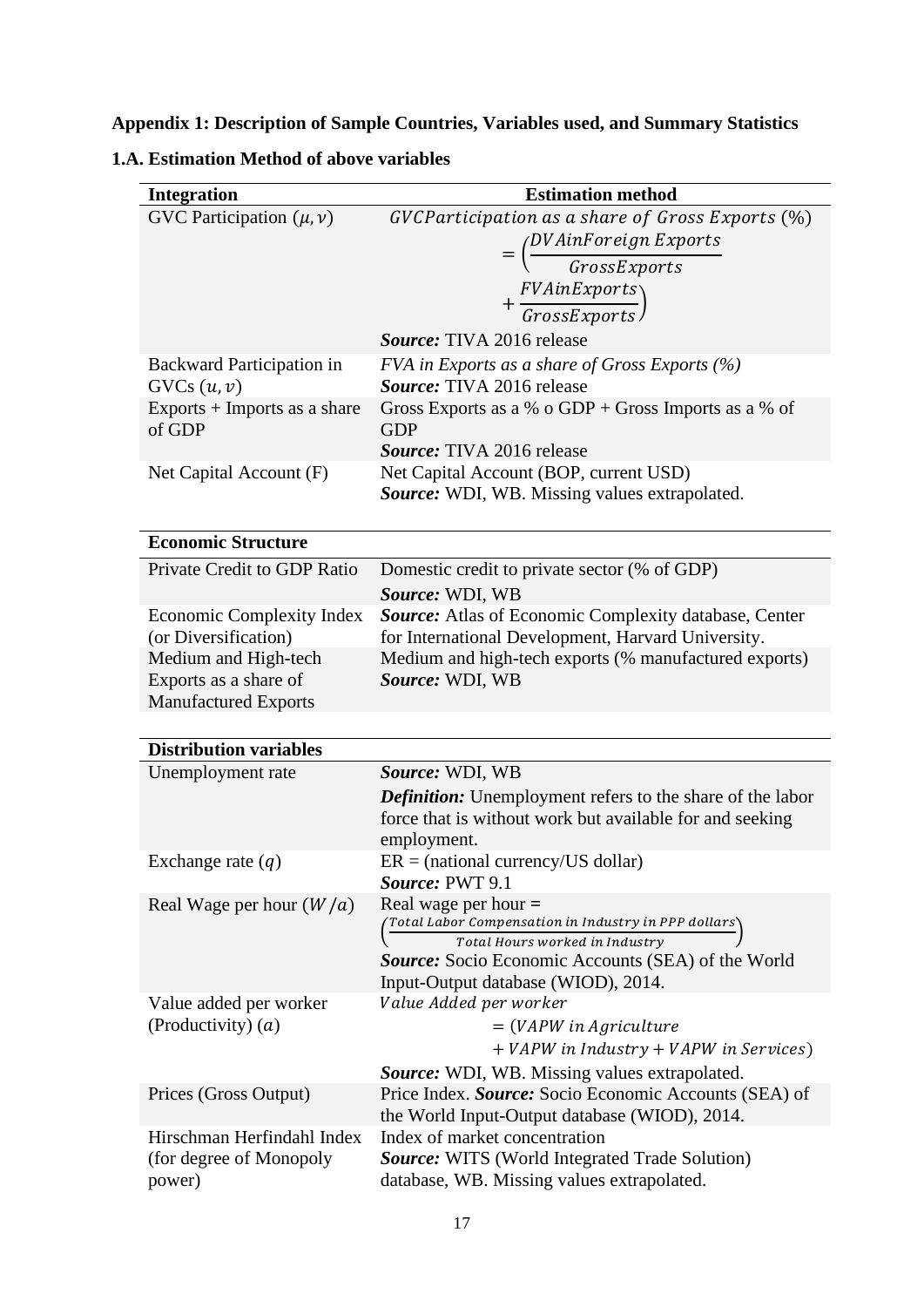# **1.B. Summary Statistics**

| <b>Variable</b>                                                    | <b>Mean</b>  | Std. Dev.  | Min         | <b>Max</b> |
|--------------------------------------------------------------------|--------------|------------|-------------|------------|
| <b>Integration Variables</b>                                       |              |            |             |            |
| GVC participation $(\%) (\mu, \nu)$                                | 45.41        | 9.15       | 22.24       | 69.10      |
| Backward Participation in GVCs (%)<br>(u, v)                       | 25.82        | 9.76       | 5.62        | 51.50      |
| $X + M$ as a share of GDP (Openness)                               | 69.15        | 30.29      | 14.74       | 167.18     |
| Net Capital Account (F)                                            | $3.00e + 08$ | $2.72e+09$ | $-1.65e+10$ | $1.22e+10$ |
|                                                                    |              |            |             |            |
| <b>Economic Structure</b>                                          |              |            |             |            |
| Private Credit to GDP Ratio (%)                                    | 82.96        | 57.80      | 1.02        | 355.23     |
| Economic Complexity Index (or<br>Diversification)                  | 1.07         | 0.68       | $-0.48$     | 2.86       |
| Medium and High-tech Exports as a share<br>of Manufactured Exports | 51.27        | 16.43      | 14.48       | 85.39      |
|                                                                    |              |            |             |            |
| <b>Distribution Variables</b>                                      |              |            |             |            |
| Unemployment Rate (%)<br>(worker's bargaining power)               | 8.05         | 3.82       | 2.05        | 22.68      |
| Exchange rate (national currency/US<br>dollar)                     | 260.00       | 1382.38    | 0.05        | 10389.90   |
| Real Wage per hour (in PPP US dollars)<br>(W/a)                    | 14.21        | 11.80      | 0.21        | 48.05      |
| Value added per worker (Productivity) $(a)$                        | 128659.90    | 83307.36   | 6257.60     | 304348.30  |
| Prices (Gross Output), Industry                                    | 355.54       | 790.58     | 86.24       | 5781.80    |
| Hirschman Herfindahl Index<br>(for degree of Monopoly power)       | 0.11         | 0.13       | 0.03        | 0.71       |
| $N$ (observations) = 629                                           |              |            |             |            |
| $Time = 17$                                                        |              |            |             |            |
| $Country = 37$                                                     |              |            |             |            |

**Note:** Taiwan, Malta and Luxemburg are dropped from the sample to give a total of 37 countries.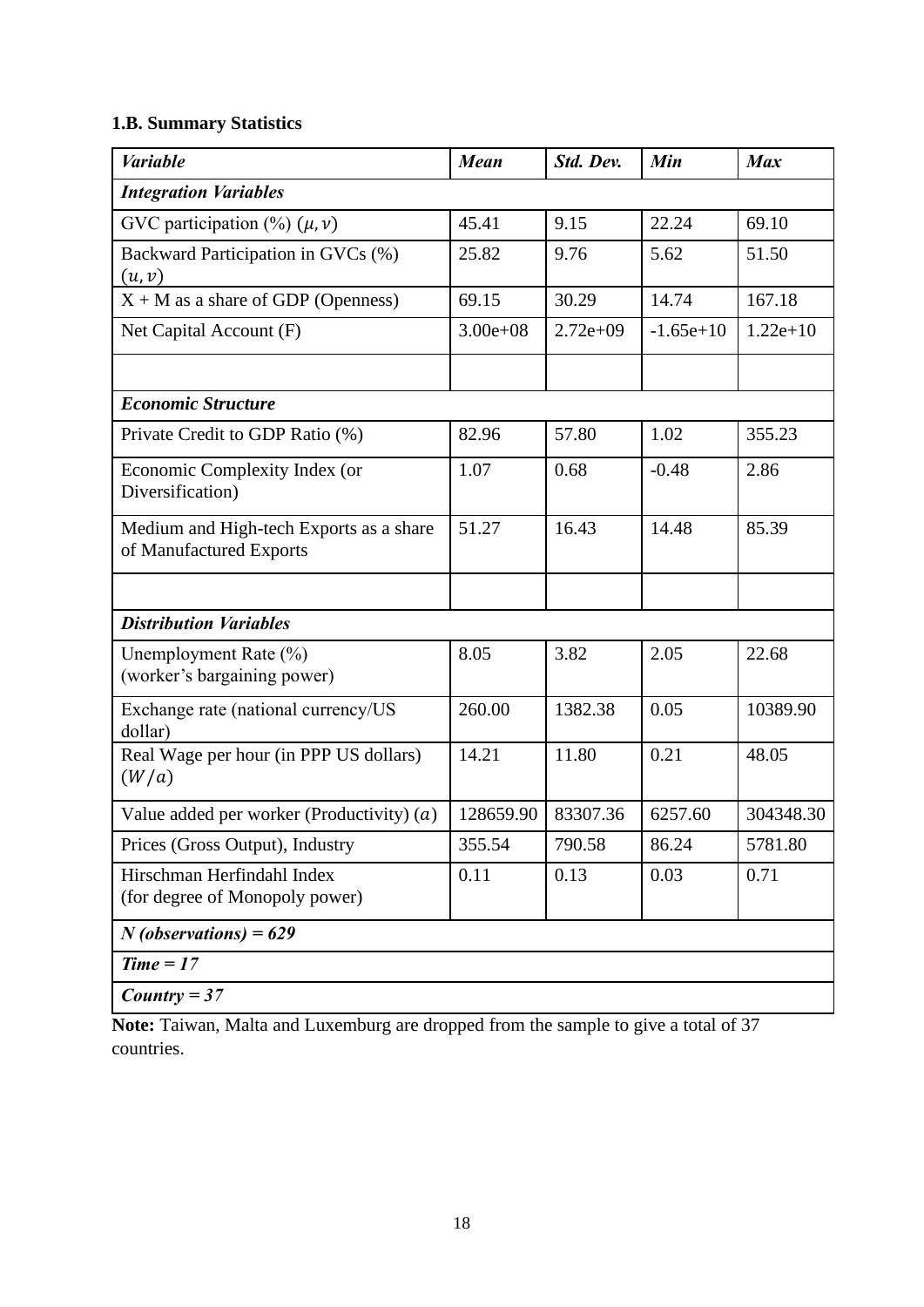# **1.C. List of Sample Countries**

| EU                 | <b>New EU members</b> | <b>Other</b>         | G7                   | Asia              | Latin         |
|--------------------|-----------------------|----------------------|----------------------|-------------------|---------------|
|                    |                       | <b>Countries</b>     |                      |                   | America       |
|                    |                       |                      |                      |                   |               |
| Austria            | Bulgaria              | Australia            | Canada               | China             | <b>Brazil</b> |
| Belgium            | Cyprus                | Canada               | Japan                | Indonesia         | Mexico        |
| Denmark            | Czech Republic        | Japan                | France               | Republic of Korea |               |
| Finland            | Estonia               | <b>United States</b> | Germany              | India             |               |
| France             | Hungary               |                      | Italy                | Turkey            |               |
| Germany            | Latvia                |                      | United               | Russia            |               |
| Greece             | Lithuania             |                      | Kingdom              |                   |               |
| Ireland            | Poland                |                      | <b>United States</b> |                   |               |
| Italy              | Romania               |                      |                      |                   |               |
| <b>Netherlands</b> | Slovakia              |                      |                      |                   |               |
| Portugal           | Slovenia              |                      |                      |                   |               |
| Spain              |                       |                      |                      |                   |               |
| Sweden             |                       |                      |                      |                   |               |
| United             |                       |                      |                      |                   |               |
| Kingdom            |                       |                      |                      |                   |               |
|                    |                       |                      |                      |                   |               |

*Source:* The sample consists of 37 countries, which is organized as per the WESP, UN classification of countries. The number of emerging nations is limited by the availability of data on value-added trade and real hourly wages.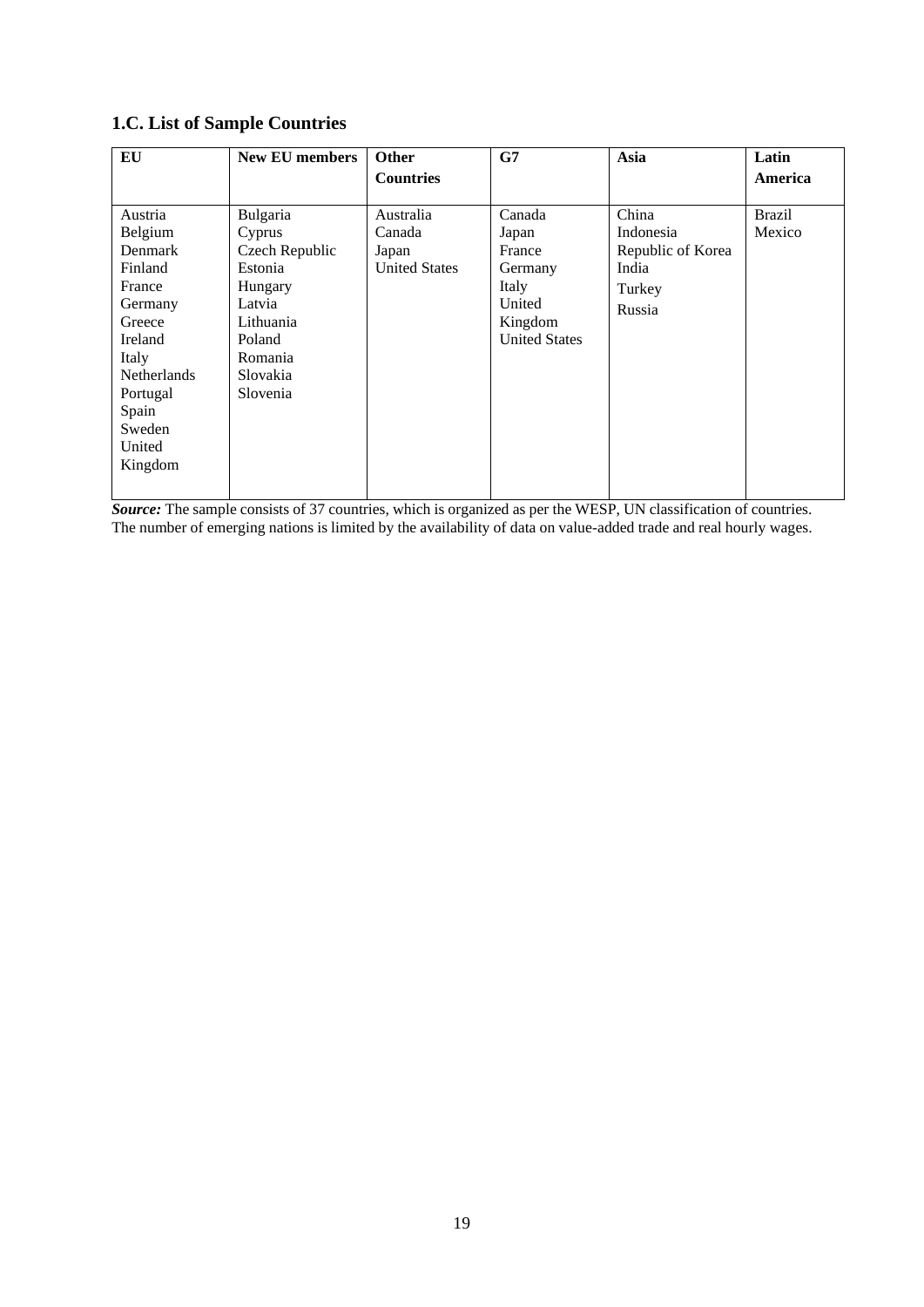# **Appendix 2. Graphs**

# **2.1. For full sample – 1995-2011**

# 2.1.1. Integration And Structure



Exclusive Integration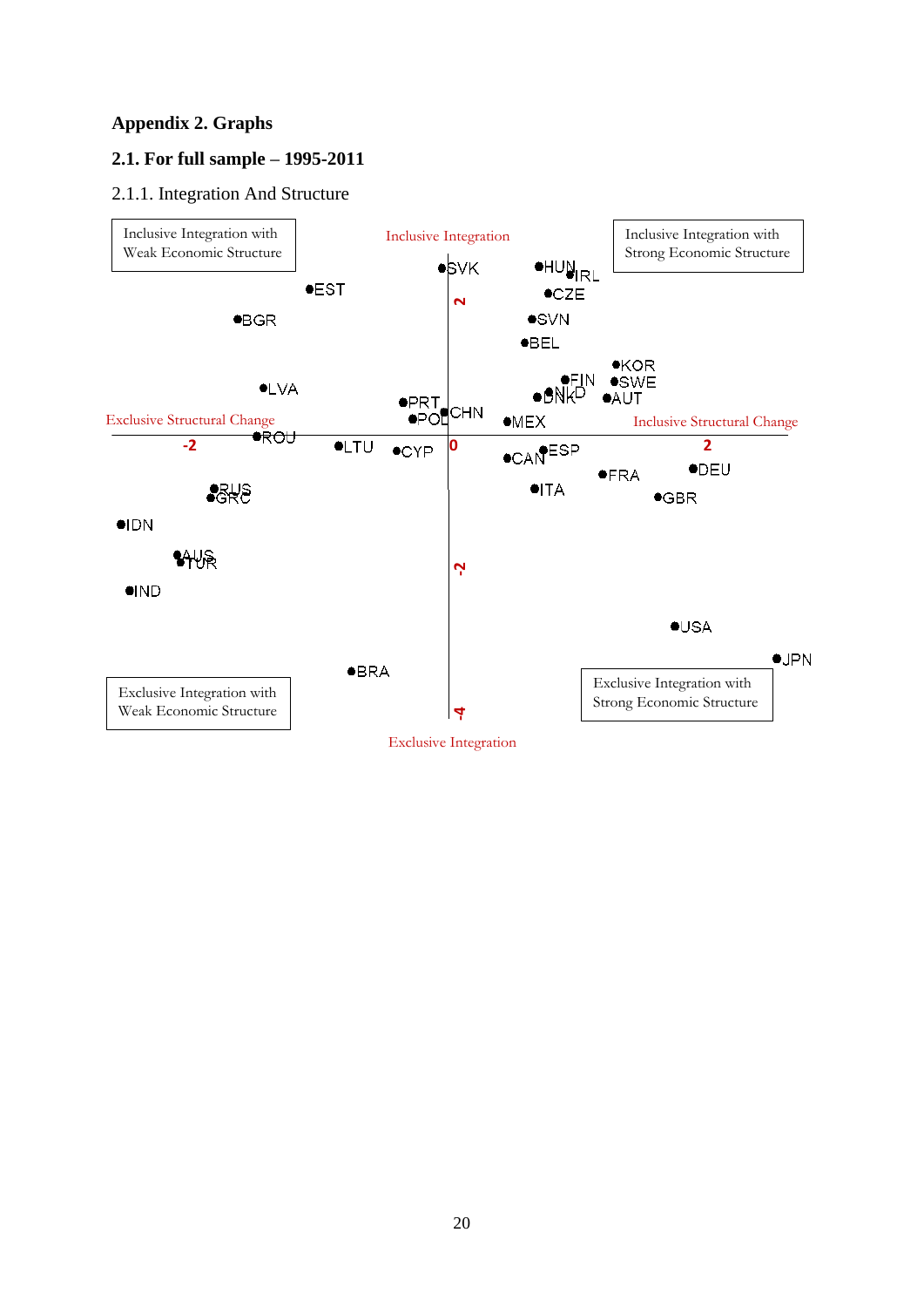# 2.1.2. Integration And Distribution

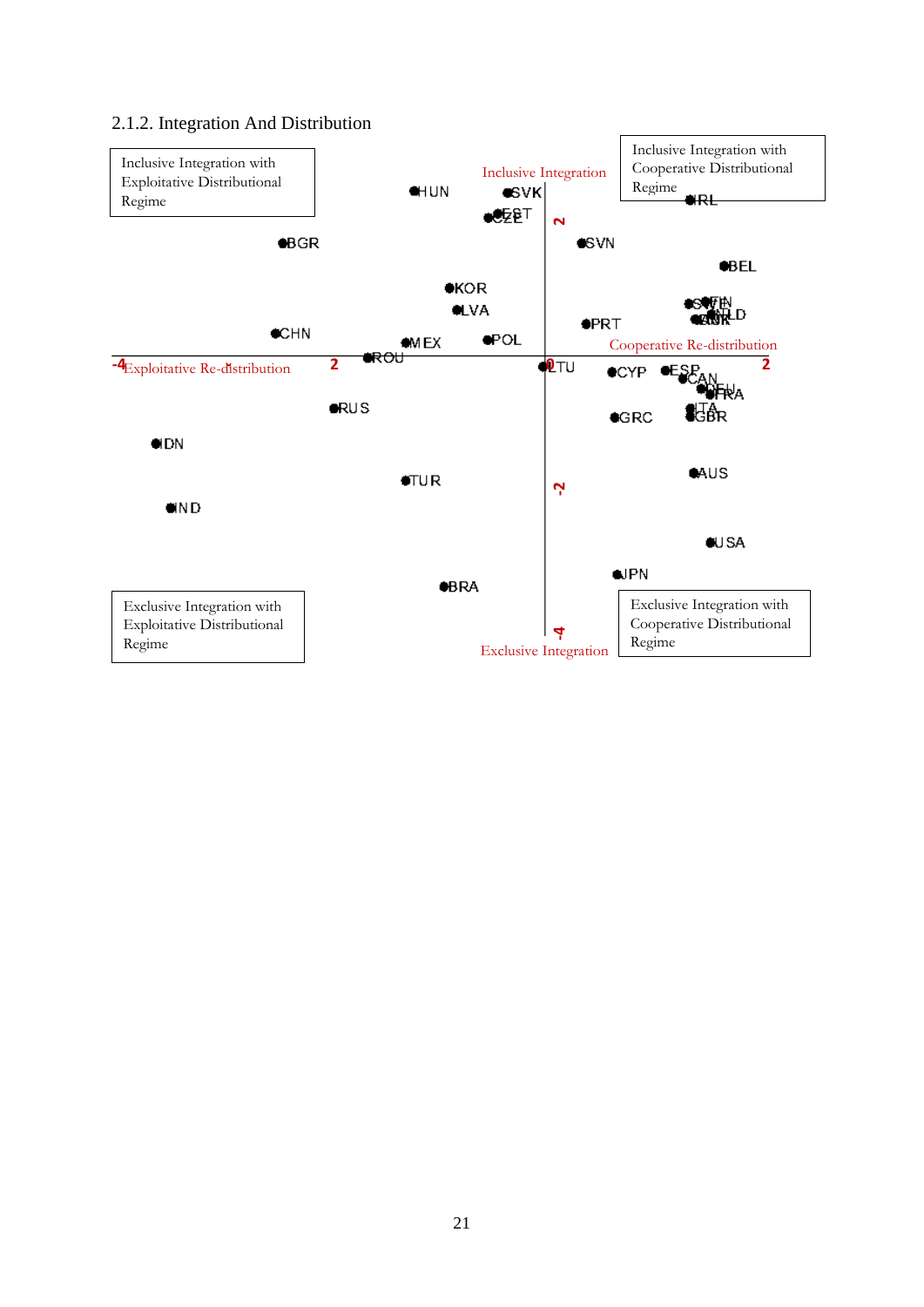### 2.1.3. Structure And Distribution

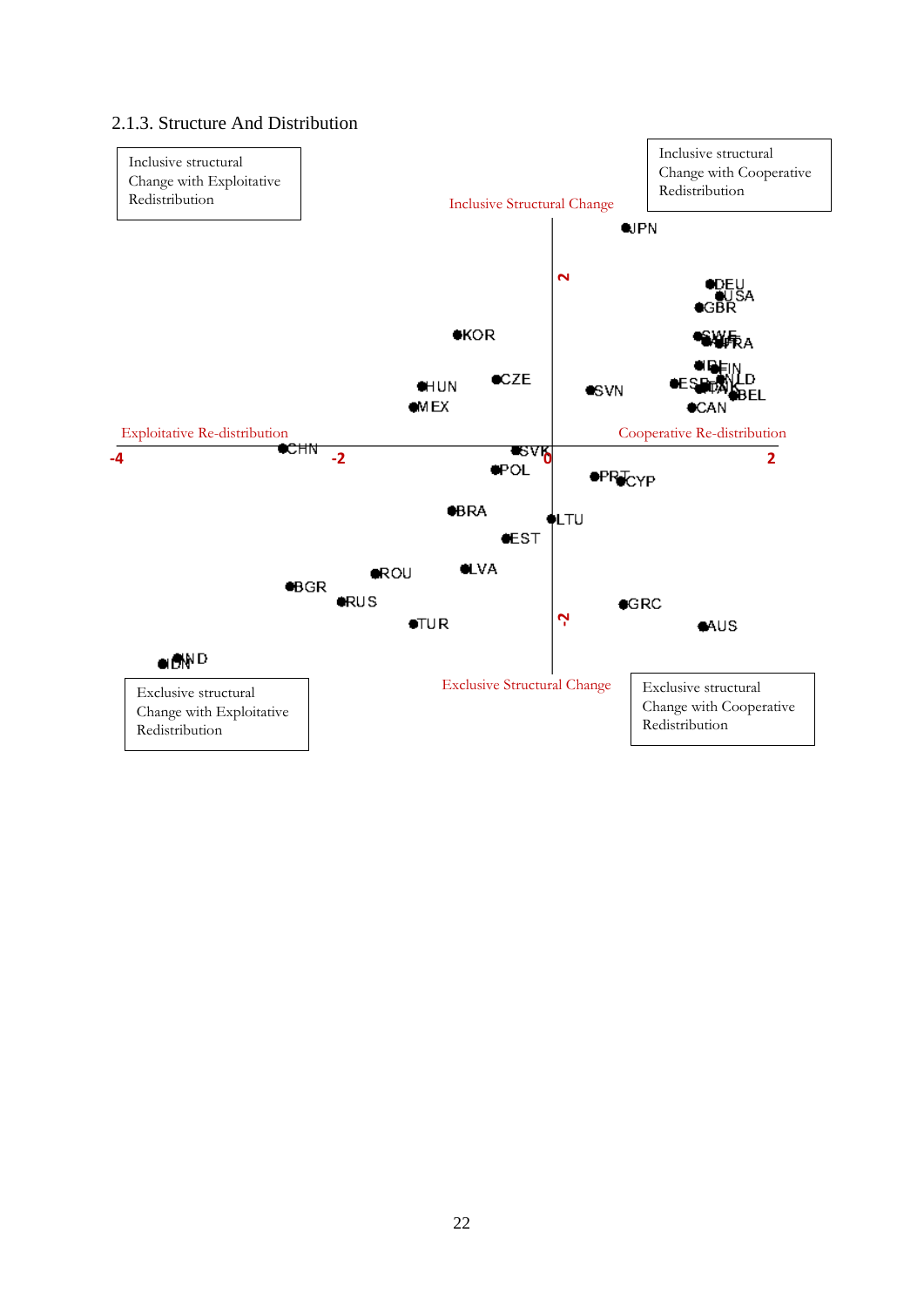# **2.2. Pre-crisis sample – 1995-2007**

### 2.2.1. Integration And Structure

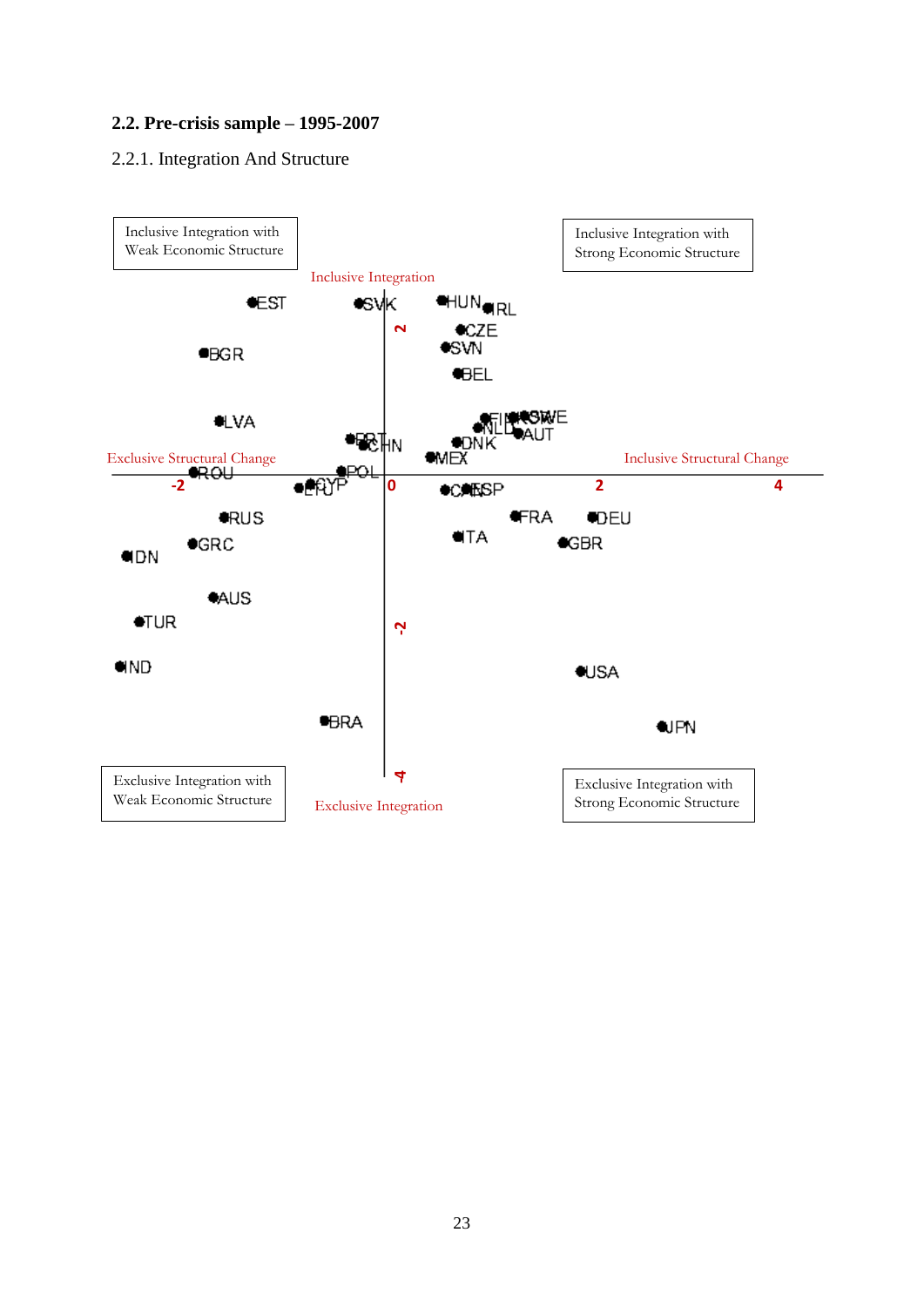# 2.2.2. Integration And Distribution

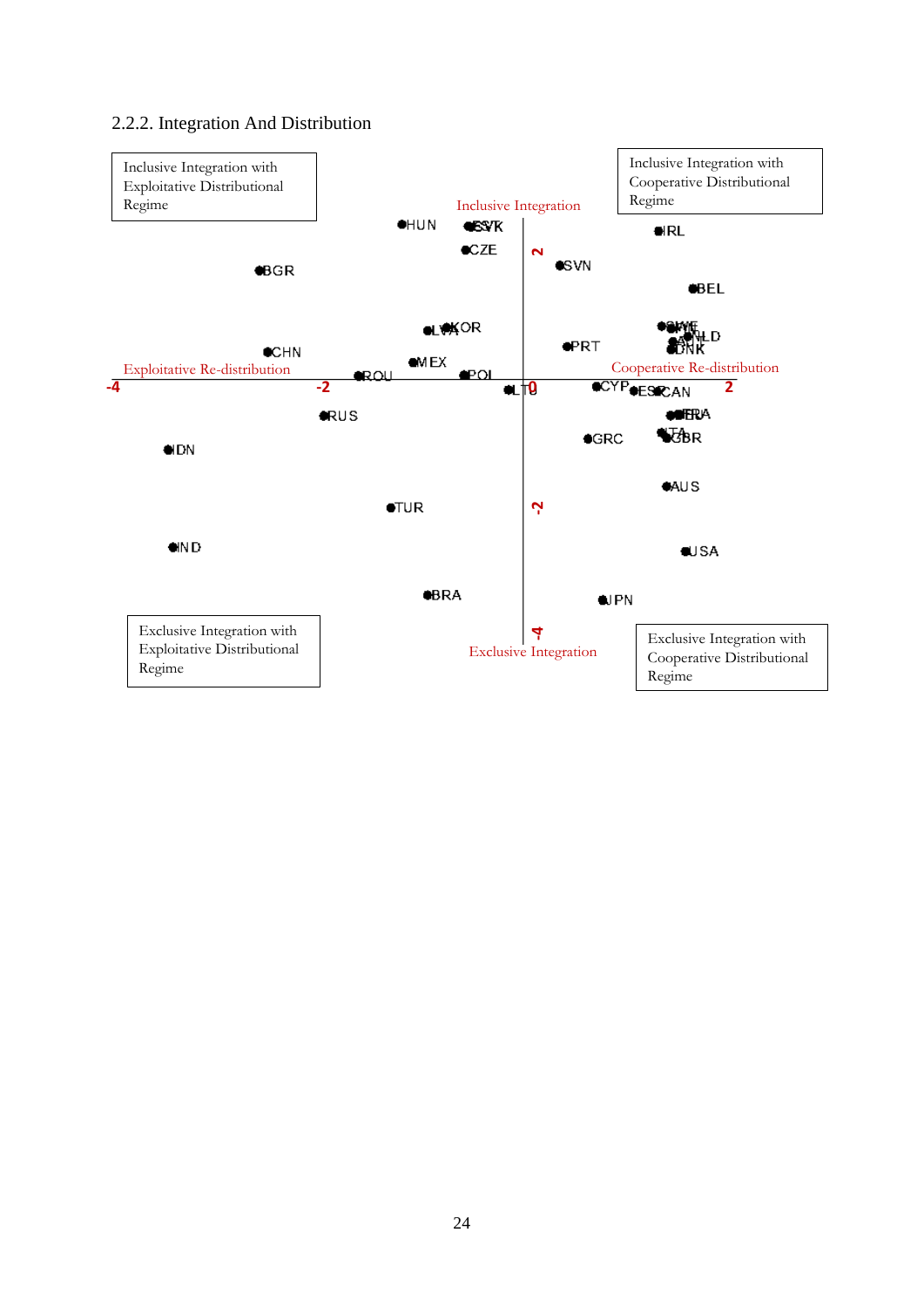### 2.2.3. Structure And Distribution

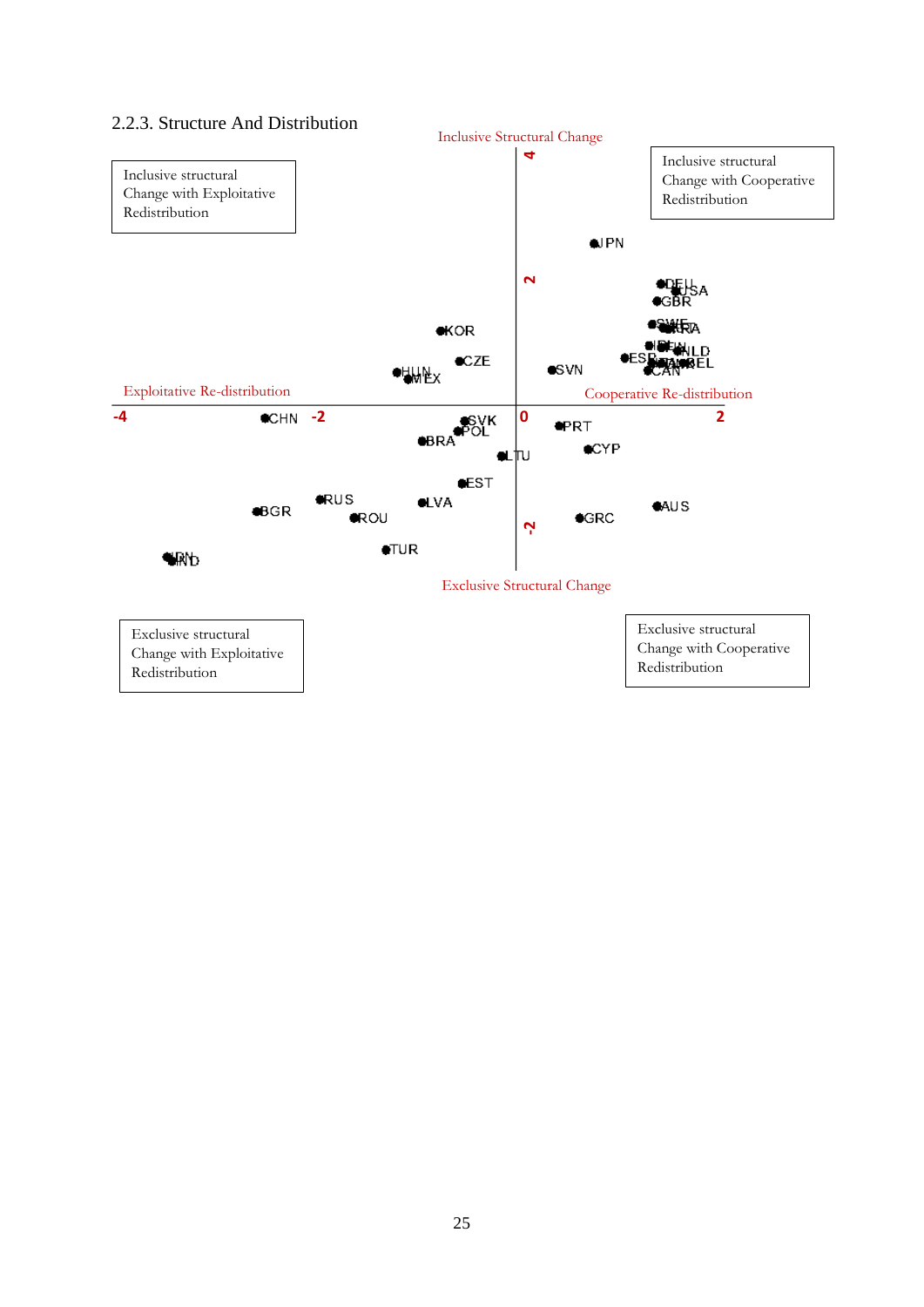# **2.3. Post-crisis sample – 2008-2011**

### 2.3.1. Integration And Structure

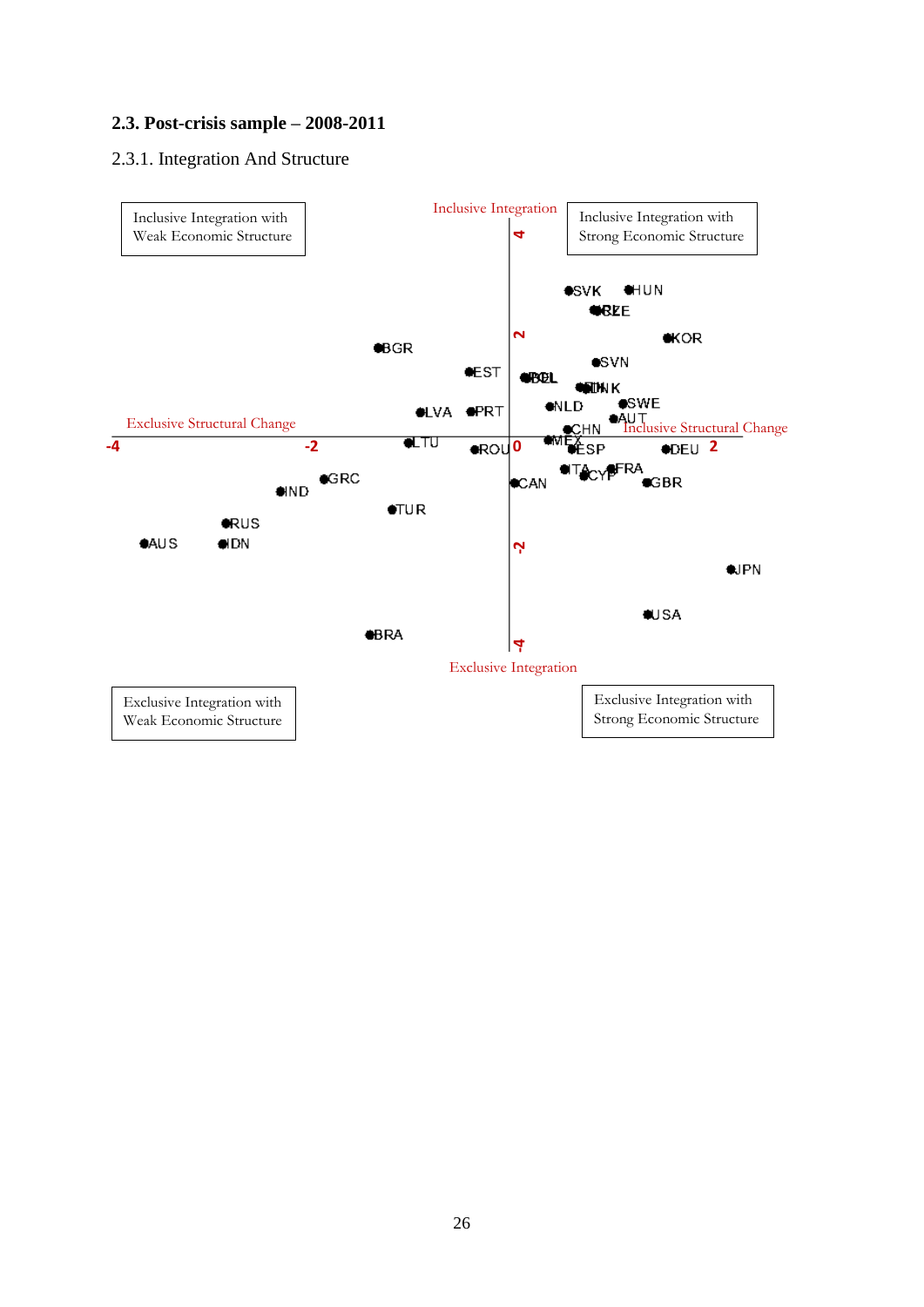# 2.3.2. Integration And Distribution

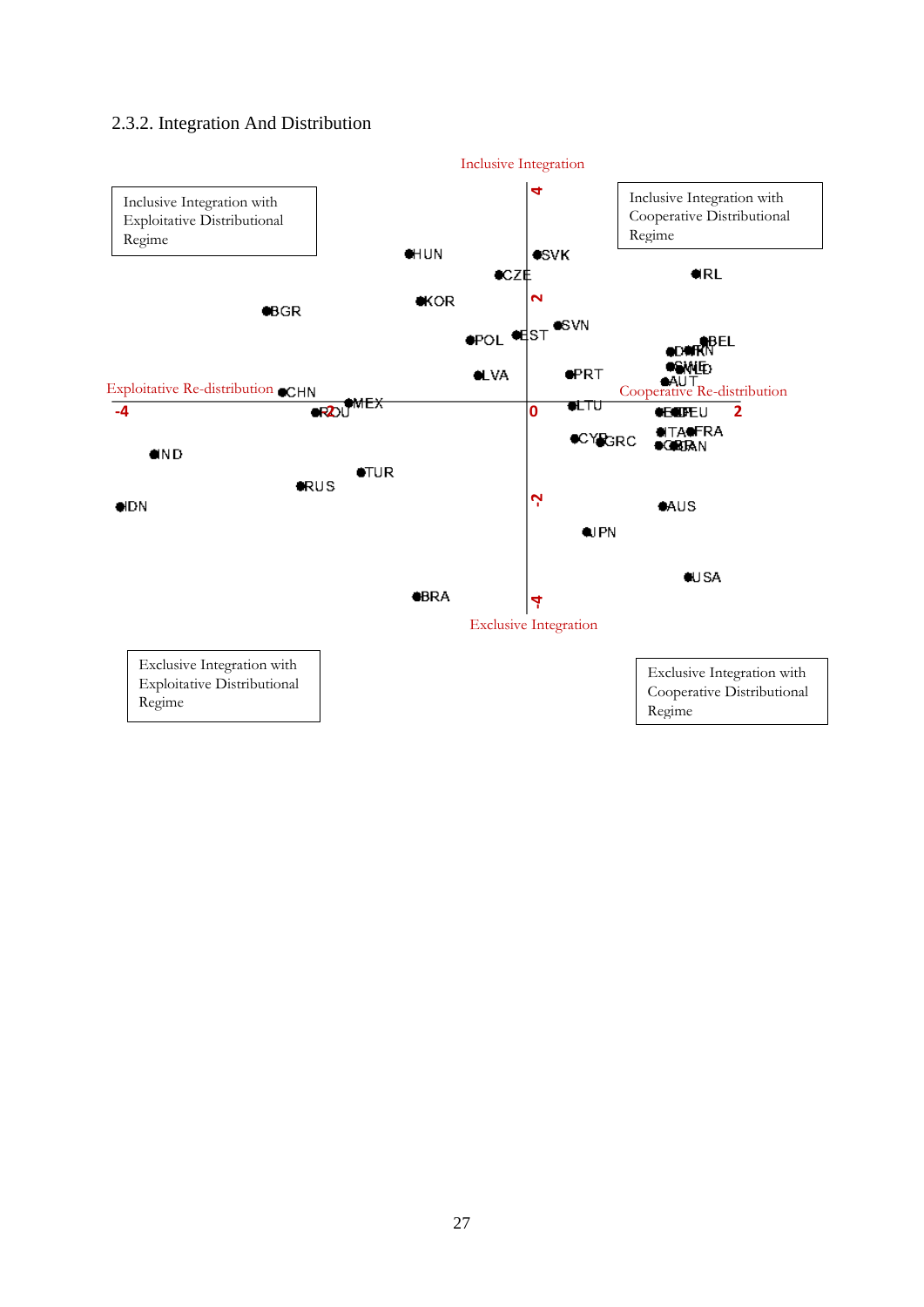## 2.3.3. Structure And Distribution